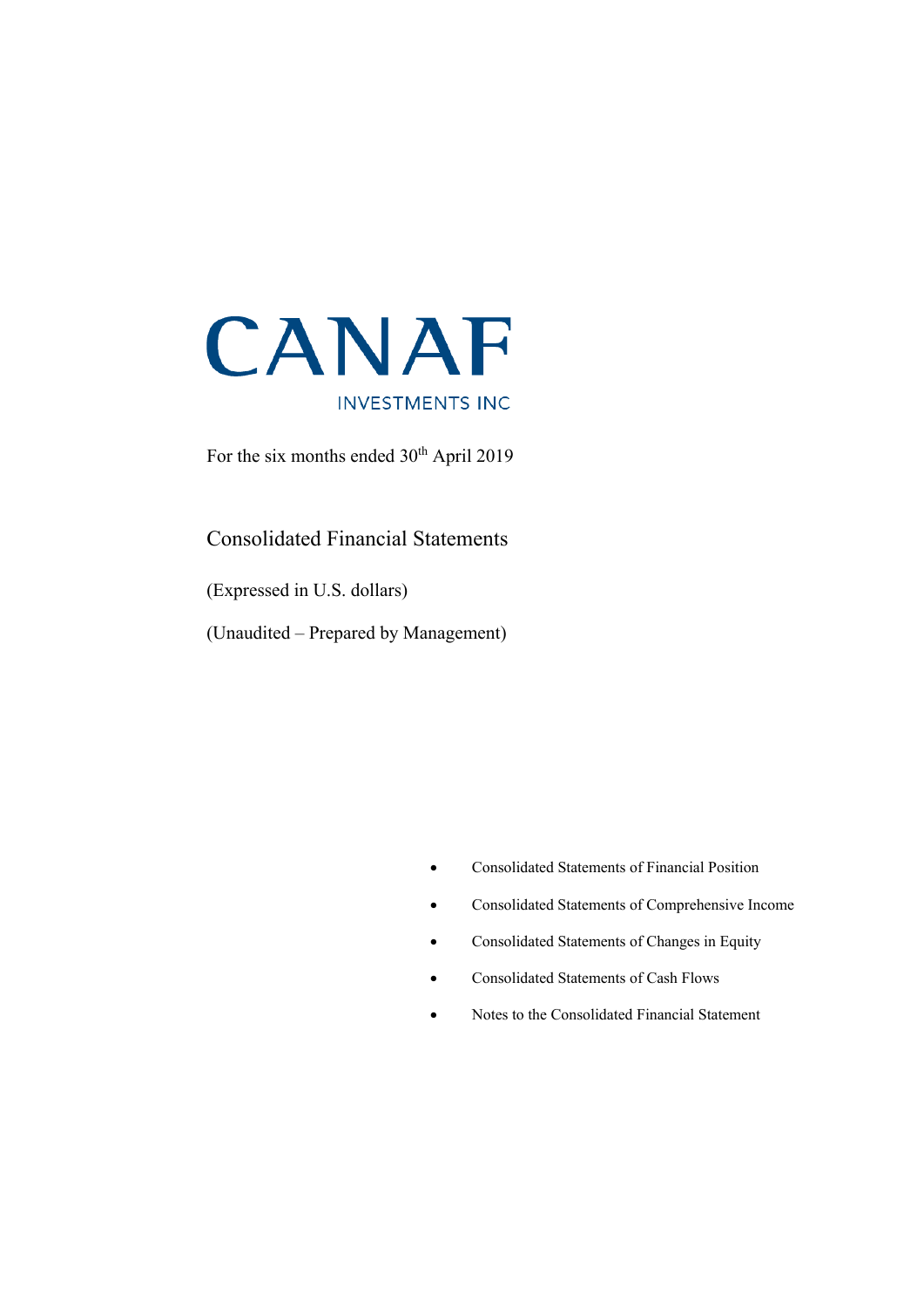## Consolidated Statements of Financial Position

As at April 30, 2019 and October 31, 2018

(Expressed in U.S. Dollars)

|                                         | <b>Note</b> | April 30<br>2019<br>US\$ | October 31<br>2018<br>US\$ |
|-----------------------------------------|-------------|--------------------------|----------------------------|
| <b>ASSETS</b>                           |             |                          |                            |
| <b>CURRENT</b>                          |             |                          |                            |
| Cash                                    |             | 961,607                  | 552,351                    |
| <b>Trade Receivables</b>                | 16          | 1,233,849                | 1,240,730                  |
| Sales Tax Receivable                    | 6           | 1,350                    | 4,559                      |
| Inventories                             | 7           | 475,645                  | 836,551                    |
| Prepaid Expense and Deposits            |             | 21,691                   | 21,896                     |
|                                         |             | 2,694,142                | 2,656,088                  |
| NON-CURRENT                             |             |                          |                            |
| Property, Plant and Equipment           | $\,$ $\,$   | 711,948                  | 868,059                    |
| <b>Interest Bearing Borrowings</b>      | 5           | 1,225,310                | 1,250,290                  |
| Intangible                              | 2(f)        | 1                        | -1                         |
|                                         |             | 1,937,260                | 2,118,350                  |
|                                         |             | 4,631,402                | 4,774,438                  |
| <b>LIABILITIES</b>                      |             |                          |                            |
| <b>CURRENT</b>                          |             |                          |                            |
| Trade and Other Payables                | 9           | 816,816                  | 1,088,227                  |
| Sales Tax Payable                       |             | 40,408                   |                            |
| Income Taxes Payable                    | 6           | 9,587                    | 11,958                     |
| Current Portion of Bank Loan            | 10          |                          | 78,412                     |
| NON-CURRENT                             |             | 866,811                  | 1,178,597                  |
| <b>Bank Loan</b>                        | 10          |                          |                            |
| Deferred Tax Liability                  |             |                          |                            |
|                                         |             | 866,811                  | 1,178,597                  |
| <b>SHAREHOLDERS' EQUITY</b>             |             |                          |                            |
| Share Capital                           | 11          | 8,079,463                | 8,079,463                  |
| Additional Paid in Capital              | 5           | 1,342,549                | 1,342,549                  |
| Accumulated Other Comprehensive Loss -  |             |                          |                            |
| Foreign Currency Translation Reserve    |             | (1,676,209)              | (1,778,337)                |
| Non-Controlling Interest                | 5           | 5,241                    | 74,228                     |
| Deficit                                 |             | (3,986,453)              | (4, 122, 063)              |
|                                         |             | 3,764,591                | 3,595,840                  |
|                                         |             | 4,631,402                | 4,774,437                  |
| <b>Working Capital (excluding cash)</b> |             | 1,827,331                | 1,477,490                  |

Commitment (Note 18) Segment Information (Note 19). The accompanying notes are an integral part of the consolidated financial statements. Approved on Behalf of the Board:

Christopher Way, Director

*"Christopher Way" "Kevin Corrigan"*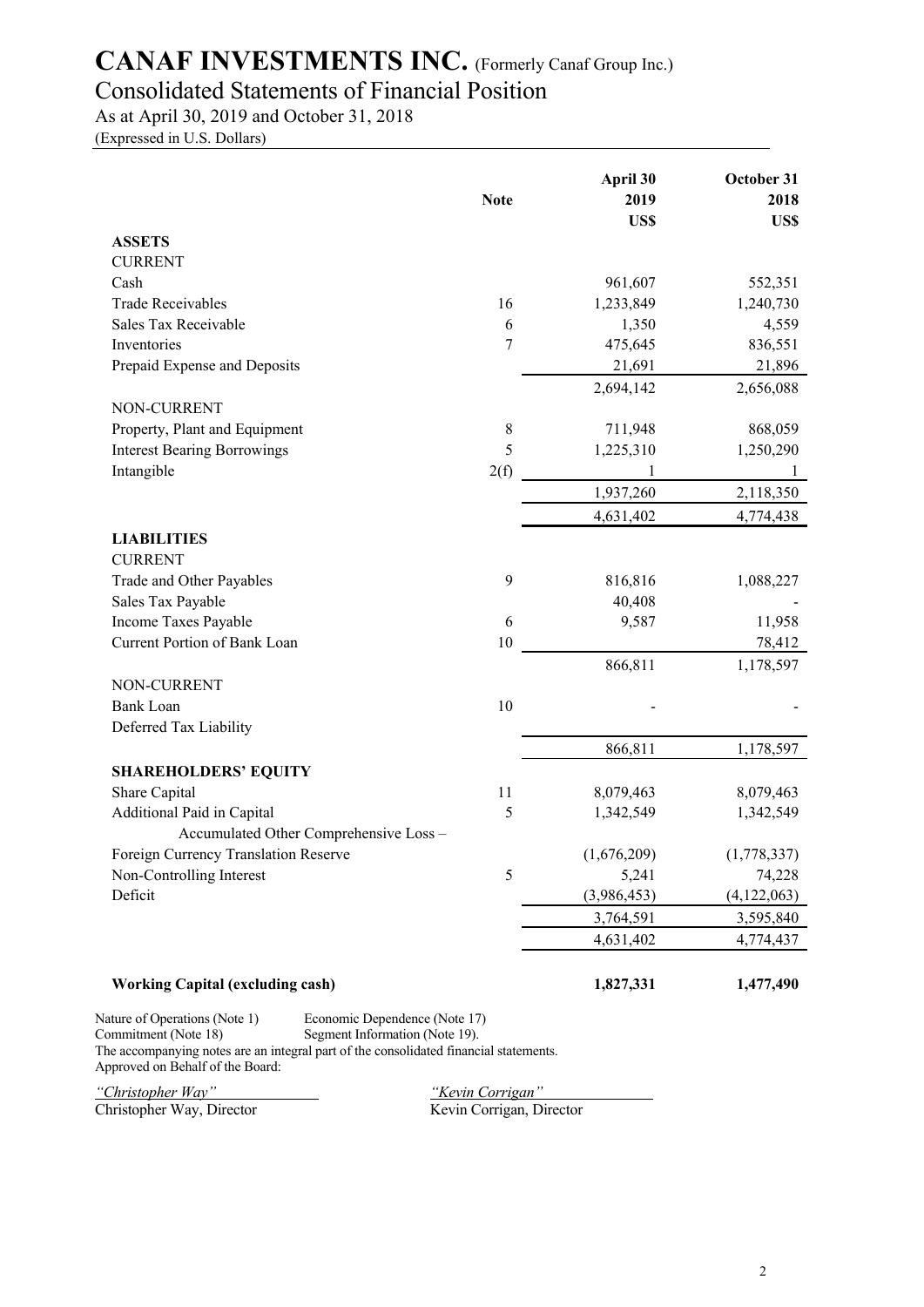### Consolidated Statements of Comprehensive Income

For the Quarter Ended April 30, 2019 and 2018

(Expressed in U.S. Dollars)

|                                                                                       |      | 3 Months Ended<br>30 April |             | 6 Months Ended<br>30 April |             |  |
|---------------------------------------------------------------------------------------|------|----------------------------|-------------|----------------------------|-------------|--|
|                                                                                       | Note | 2019                       | 2018        | 2019                       | 2018        |  |
|                                                                                       |      | US\$                       | US\$        | US\$                       | US\$        |  |
|                                                                                       |      |                            |             |                            |             |  |
| <b>SALES</b>                                                                          |      | 1,838,458                  | 5,425,213   | 4,258,091                  | 8,698,426   |  |
| <b>COST OF SALES</b>                                                                  | 14   | (1,760,059)                | (4,970,606) | (3,850,173)                | (7,995,257) |  |
| <b>GROSS PROFIT</b>                                                                   |      | 78,399                     | 454,607     | 407,918                    | 703,169     |  |
| <b>EXPENSES</b>                                                                       |      |                            |             |                            |             |  |
| General and Administrative                                                            | 15   | (120, 245)                 | (117, 179)  | (239, 520)                 | (285,071)   |  |
| Interest on Bank Loan                                                                 | 10   |                            | (19,909)    | (1, 398)                   | (19,909)    |  |
| Foreign Exchange Gain                                                                 |      | (602)                      |             | (2,128)                    |             |  |
|                                                                                       |      | (120, 847)                 | (137,088)   | (243, 046)                 | (304,980)   |  |
| <b>INCOME BEFORE OTHER ITEMS</b>                                                      |      | (42, 448)                  | 317,519     | 164,872                    | 398,189     |  |
| Interest Income                                                                       |      | 45,149                     | 45,099      | 83,908                     | 45,099.00   |  |
| Other Income                                                                          |      | 2,305                      |             | 10,560                     |             |  |
| <b>INCOME BEFORE INCOME TAXES</b>                                                     |      | 5,007                      | 362,618     | 259,339                    | 443,288     |  |
| Current Income Tax (Expense)                                                          |      | (1,296)                    | (99, 865)   | (68,262)                   | 6,592       |  |
| Deferred Income Tax (Expense) Recovery                                                |      |                            | (106, 456)  |                            |             |  |
| <b>NET INCOME FOR THE YEAR</b>                                                        |      | 3,711                      | 156,297     | 191,078                    | 449,880     |  |
| <b>OTHER COMPREHENSIVE LOSS</b>                                                       |      |                            |             |                            |             |  |
| Foreign Currency Translation Gain/(Loss)                                              |      | (288,099)                  | (124, 454)  | 113,115                    | 241,235     |  |
| <b>NET COMPREHENSIVE INCOME</b><br><b>FOR THE YEAR</b>                                |      | (284, 388)                 | 31,843      | 304,193                    | 691,115     |  |
| Attributable to the Shareholders                                                      |      | (285,797)                  | 31,843      | 237,738                    | 691,115     |  |
| Attributable to the Non-Controlling Interest                                          |      | 1,408                      | 0           | 66,454                     |             |  |
|                                                                                       |      | (284, 388)                 | 31,843      | 304,193                    | 691,115     |  |
| BASIC AND DILUTED EARNINGS PER<br><b>SHARE</b>                                        |      | $0.00\,$                   | $0.00\,$    | 0.00                       | 0.01        |  |
| WEIGHTED AVERAGE NUMBER OF<br>COMMON SHARES OUTSTANDING -<br><b>BASIC AND DILUTED</b> |      | 47, 426, 195               | 47,426,195  | 47,426,195                 | 47,426,195  |  |

The accompanying notes are an integral part of the consolidated financial statements.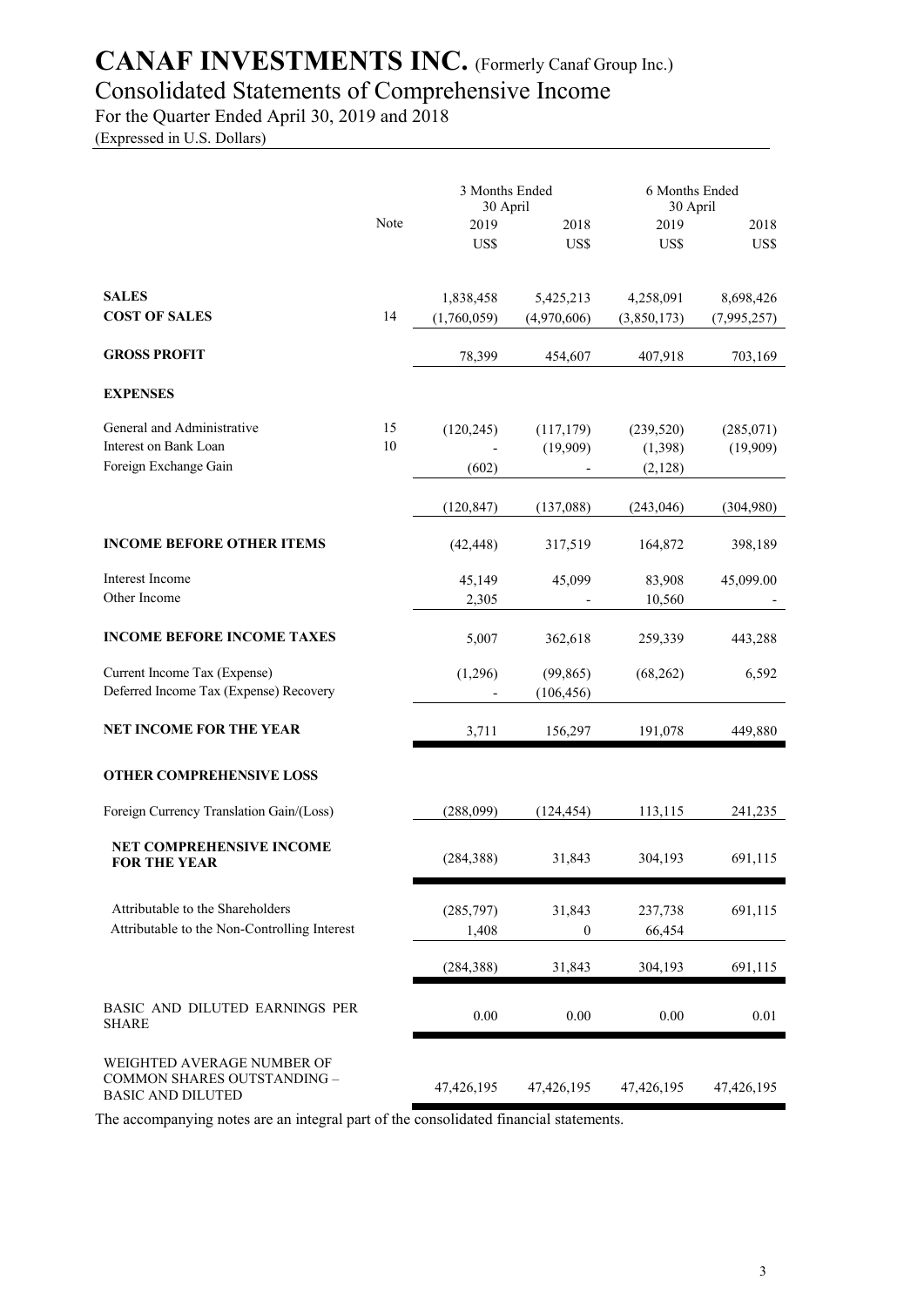### Consolidated Statements of Changes in Equity

For the Quarter Ended April 30, 2019 and 2018

(Expressed in U.S. Dollars)

|                                                     | <b>Notes</b> | Number of<br>Common<br><b>Shares</b> | <b>Share</b><br>Capital<br>US \$ | Foreign<br>Currency<br><b>Translation</b><br><b>Reserve</b><br>US \$ | <b>Additional</b><br>Paid in<br>Capital<br>US \$ | <b>Deficit</b><br>US \$  | Non-<br>Controlling<br><b>Interest</b><br>US \$ | <b>Total</b><br>Shareholder<br>s' Equity<br>US \$ |
|-----------------------------------------------------|--------------|--------------------------------------|----------------------------------|----------------------------------------------------------------------|--------------------------------------------------|--------------------------|-------------------------------------------------|---------------------------------------------------|
| Balance, October 31, 2017                           |              | 47,426,195                           | 8,079,463                        | (1,463,628)                                                          |                                                  | (4,707,197)              |                                                 | 1,908,638                                         |
| Sales of subsidiary to non-<br>controlling interest | 5            |                                      |                                  |                                                                      | 1,342,549                                        |                          | 46,509                                          | 1,389,058                                         |
| Net Income for the Period                           |              |                                      |                                  |                                                                      |                                                  | 585,134                  | 38,750                                          | 623,884                                           |
| Foreign Currency Translation Gain                   |              |                                      | $\blacksquare$                   | (314,709)                                                            |                                                  | $\overline{\phantom{a}}$ | (11,031)                                        | (325,740)                                         |
| Balance, October 31, 2018                           |              | 47,426,195                           | 8,079,463                        | (1,778,337)                                                          | 1,342,549                                        | (4,122,063)              | 74,228                                          | 3,595,840                                         |
| Balance, October 31, 2018                           |              | 47,426,195                           | 8,079,463                        | (1,778,337)                                                          | 1,342,549                                        | (4,122,063)              | 74,228                                          | 3,595,840                                         |
| Dividends Paid                                      |              |                                      |                                  |                                                                      |                                                  |                          | (135, 442)                                      | (135, 442)                                        |
| Net Income for the Period                           |              |                                      |                                  |                                                                      |                                                  | 135,610                  | 55,468                                          | 191,078                                           |
| Foreign Currency Translation Gain                   |              |                                      | -                                | 102,128                                                              |                                                  | $\blacksquare$           | 10,986                                          | 113,115                                           |
| Balance, April 30, 2019                             |              | 47,426,195                           | 8,079,463                        | (1,676,208)                                                          | 1,342,549                                        | (3,986,453)              | 5,241                                           | 3,764,591                                         |

The accompanying notes are an integral part of the consolidated financial statements.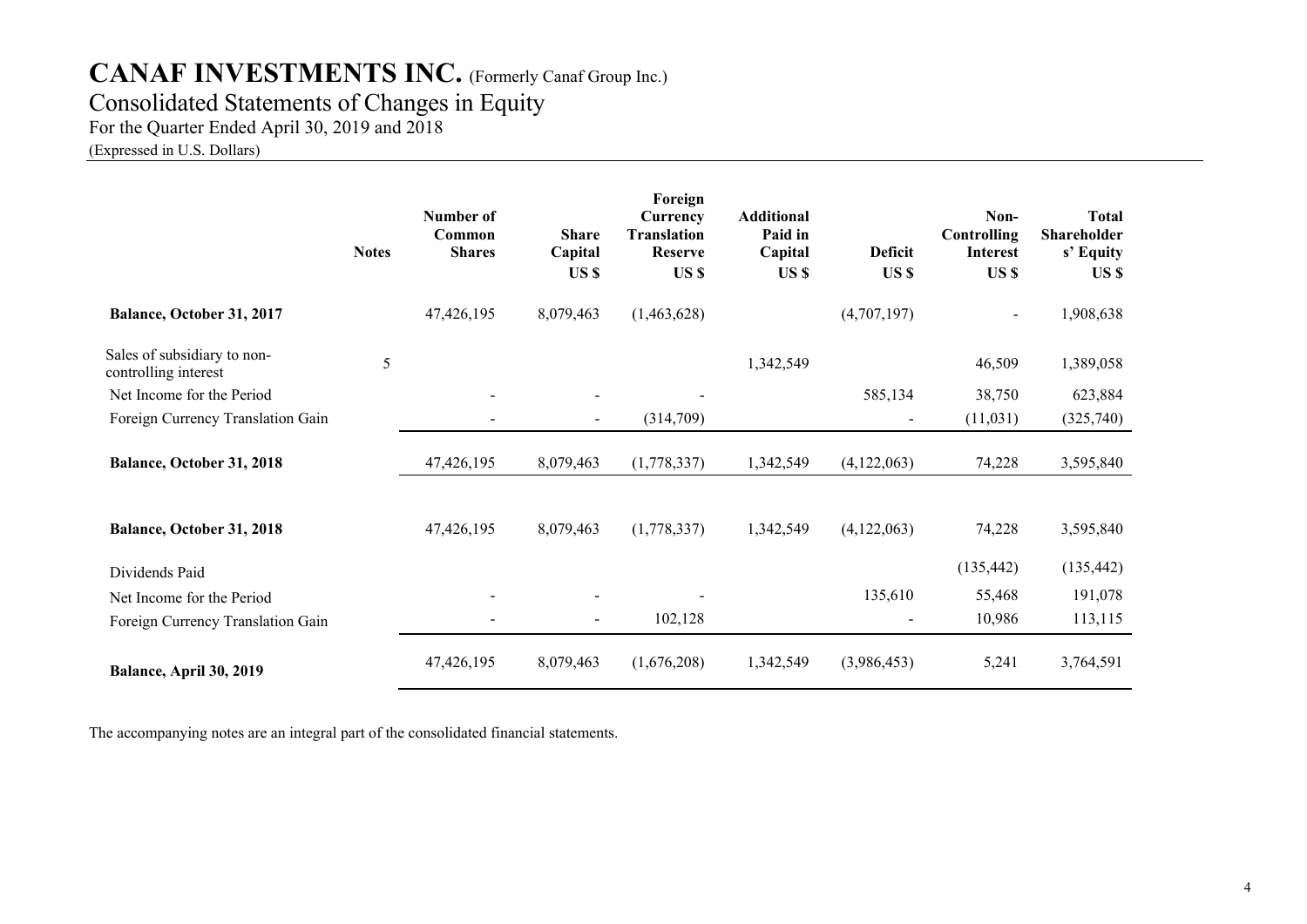## Consolidated Statements of Cash Flows

For the Quarter Ended April 30, 2019 and 2018

(Expressed in U.S. Dollars)

|                                             |             | <b>3 Months Ended</b> |               |
|---------------------------------------------|-------------|-----------------------|---------------|
|                                             |             | Apr 30                | <b>Oct 31</b> |
|                                             |             | 2019                  | 2018          |
|                                             | <b>Note</b> | US\$                  | US\$          |
| <b>CASH PROVIDED BY (USED FOR):</b>         |             |                       |               |
| <b>OPERATING ACTIVITIES</b>                 |             |                       |               |
| Net Income for the period                   |             | 191,078               | 623,884       |
| Non-Cash Items                              |             |                       |               |
| Depreciation – Cost of Sales                |             | 197,974               | 409,937       |
| Deferred Tax Expense (Recovery)             |             |                       | (133, 176)    |
|                                             |             | 389,052               | 900,645       |
| Change in Non-Cash Working Capital Accounts | 13          | 137,409               | (161, 264)    |
|                                             |             | 526,879               | 739,381       |
| <b>FINANCING ACTIVITY</b>                   |             |                       |               |
| Principal Repayments of Bank Loan           |             | (78, 412)             | (335,929)     |
| <b>INVESTING ACTIVITY</b>                   |             |                       |               |
| Purchase of Property, Plant and Equipment   |             | (2, 473)              | (269, 949)    |
| <b>INCREASE (DECREASE) IN CASH</b>          |             | 445,994               | 133,503       |
| Effect of Exchange Rate Changes on Cash     |             | (36, 738)             | (34,762)      |
| Cash, Beginning of the Period               |             | 552,351               | 453,609       |
| <b>CASH, END OF THE PERIOD</b>              |             | 961,607               | 552,351       |
|                                             |             |                       |               |

Supplemental Cash Flow Information (Note 13)

The accompanying notes are an integral part of the consolidated financial statements.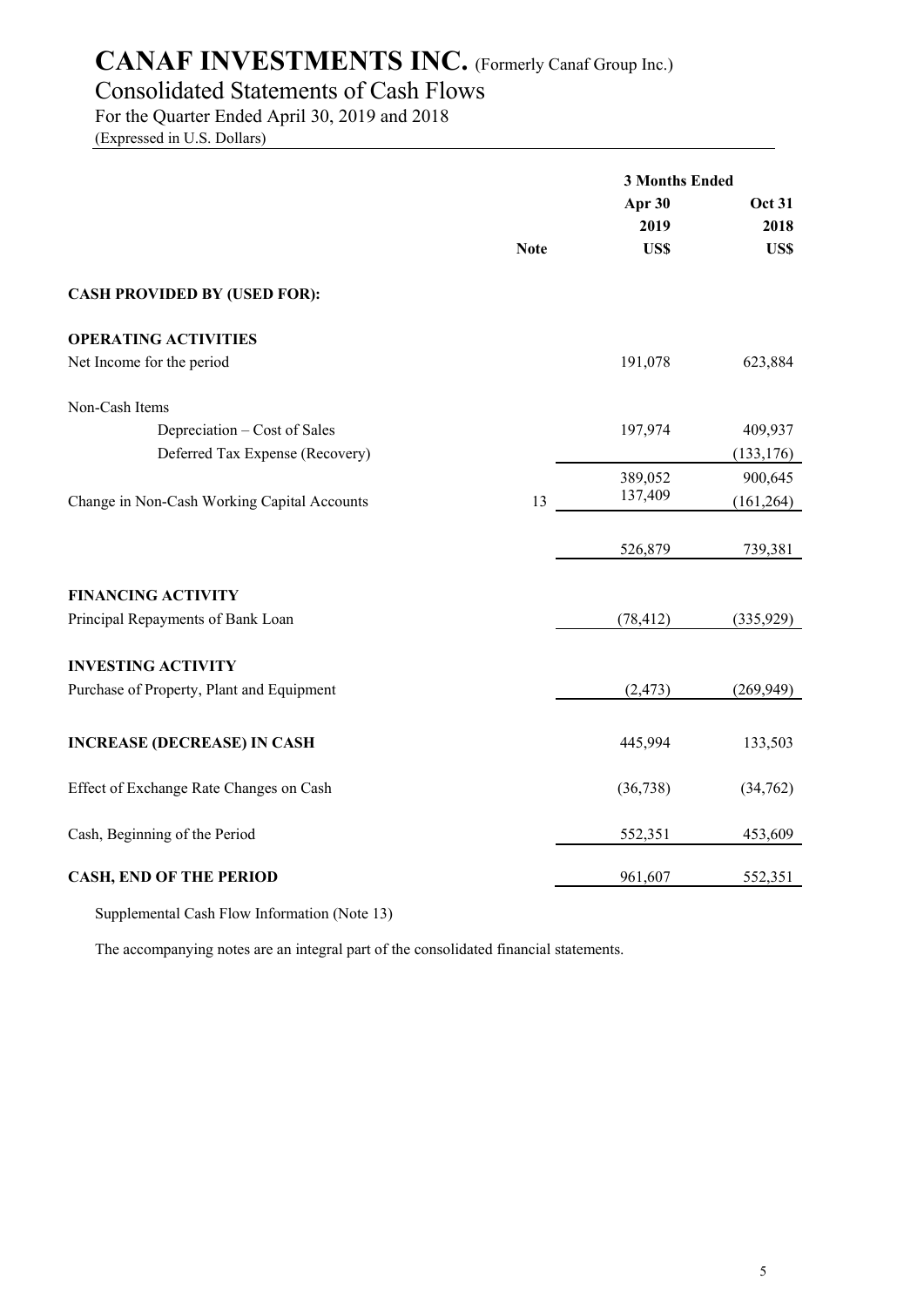Notes to the Consolidated Financial Statements

For the Quarter Ended April 30, 2019

(Expressed in U.S. Dollars)

#### **NOTE 1 – NATURE OF OPERATIONS**

Canaf Investments Inc. (formerly Canaf Group Inc.) (the "Company") is incorporated in the Province of Alberta and owns and operates a coal processing plant in South Africa which processes coal and coal products into calcine, a coke substitute with a high carbon content.

The head office, principal address, and records office of the Company are located at Suite 500 – 666 Burrard Street, Vancouver, British Columbia, Canada, V6C 3P6.

These consolidated financial statements have been prepared in accordance with International Financial Reporting Standards ("IFRS") on the basis that the Company is a going concern and will be able to meet its obligations and continue its operations for its next fiscal year.

The Company's ability to continue as a going concern is dependent upon its ability to generate profitable operations from its coal processing business. Sales of the Company are substantially derived from two customers, and as a result, the Company is economically dependent on these customers (Note 17). The Company is dependent on the operating cash flows from its coal processing business and the financial support of its shareholders and related parties to finance its operations and to discharge liabilities in the normal course of business. Loss of a customer or reduced sales from a customer may have a material adverse effect on the Company's financial condition.

The Company has working capital of \$1,827,331 as at April 30, 2019 (\$1,477,490 as at October 31, 2018). Management believes that the Company has sufficient cash resources to meet its obligations for at least 12 months from the end of the reporting period.

#### **NOTE 2 – SIGNIFICANT ACCOUNTING POLICIES**

#### **a) Statement of Compliance**

The consolidated financial statements have been prepared in accordance with IFRS as issued by the International Accounting Standards Board ("IASB") and Interpretations of the International Financial Reporting Interpretations Committee ("IFRIC").

These consolidated financial statements were approved and authorized for issue by the Board of Directors on March 26, 2019.

#### **b) Basis of Preparation**

These consolidated financial statements have been prepared on a historical cost basis. Cost is the fair value of the consideration given in exchange for net assets.

#### **c) Basis of Consolidation**

These consolidated financial statements include the accounts of the Company and all its subsidiaries (collectively, the "Company"):

| Entity                                             | Country of<br>Incorporation | Holding        | <b>Functional Currency</b> |
|----------------------------------------------------|-----------------------------|----------------|----------------------------|
|                                                    |                             |                |                            |
| Canaf Investments Inc. (formerly Canaf Group Inc.) | Canada                      | Parent Company | Canadian Dollar            |
| Quantum Screening and Crushing                     | South Africa                | $100\%$        | South African Rand         |
| (Proprietary) Limited                              |                             |                |                            |
| Southern Coal (Proprietary) Limited                | South Africa                | 70%            | South African Rand         |
| Canaf (SL) Limited                                 | Sierra Leone                | 51%            | Canadian Dollar            |
| Nabisoga Mining Ltd.                               | <b>United States</b>        | $100\%$        | Canadian Dollar            |
| Rwenzori Cobalt Company Ltd.                       | <b>United States</b>        | 100%           | Canadian Dollar            |
|                                                    |                             |                |                            |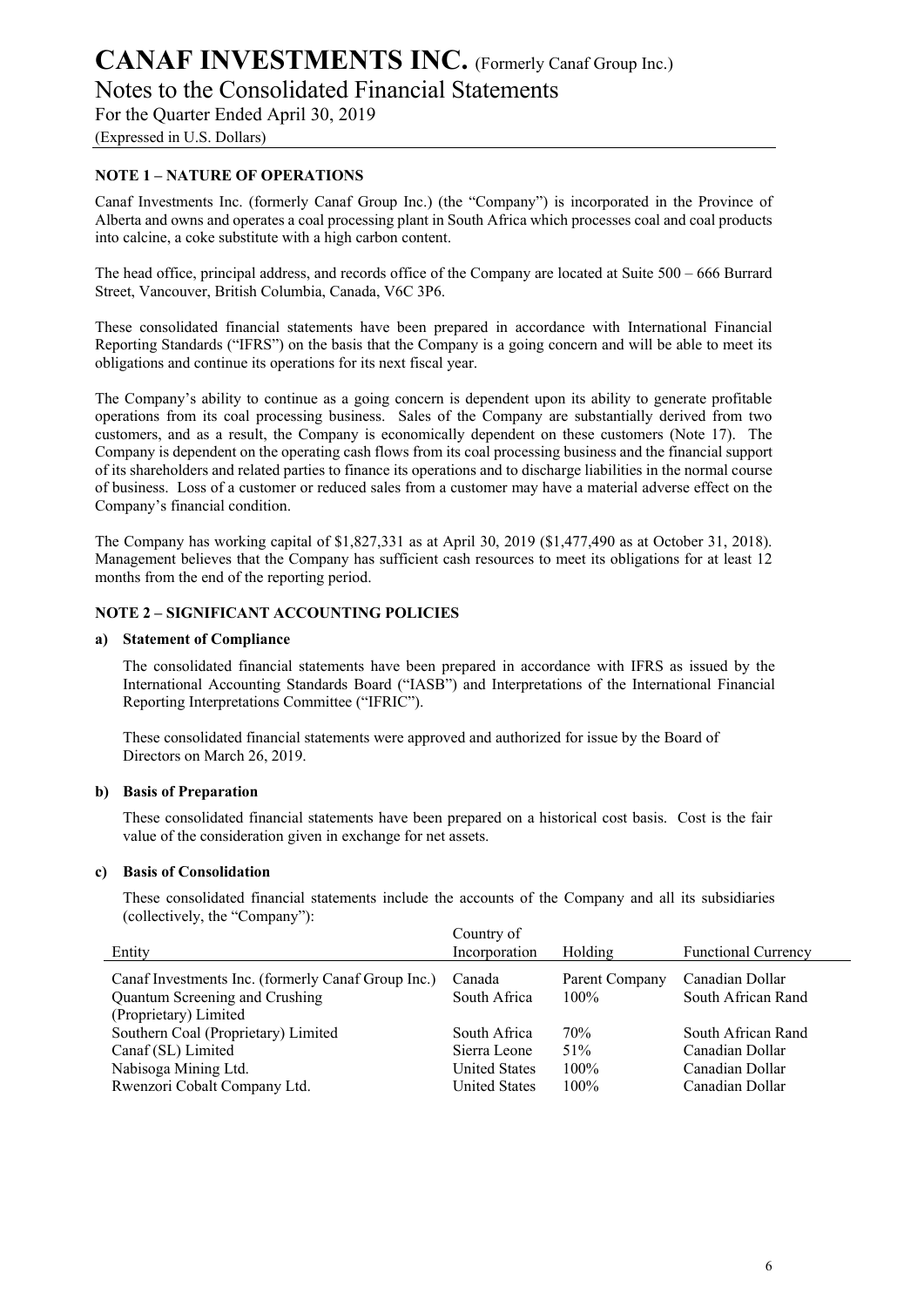Notes to the Consolidated Financial Statements

For the Quarter Ended April 30, 2019

(Expressed in U.S. Dollars)

#### **c) Basis of Consolidation (Continued)**

Intercompany balances and transactions are eliminated in preparing these consolidated financial statements. The net assets and net profit attributable to outside shareholders are presented as amounts attributable to non-controlling interests in the consolidated statement of financial position and consolidated statement of comprehensive income.

Canaf (SL) Limited, Nabisoga Mining Ltd., and Rwenzori Cobalt Company Ltd. are inactive subsidiaries.

#### **d) Foreign Currency**

These consolidated financial statements are presented in U.S. dollars. Each entity determines its own functional currency (Note 2(c)) and items included in the financial statements of each entity are measured using that functional currency.

#### **i) Transactions and Balances in Foreign Currencies**

Foreign currency transactions are translated into the functional currency of the respective entity, using the exchange rates prevailing at the dates of the transactions. Foreign exchange gains and losses resulting from the settlement of such transactions and from the remeasurement of monetary items at year-end exchange rates are recognized immediately in profit or loss.

Non-monetary items measured at historical cost are translated using the exchange rates at the date of the transaction and are not retranslated. Non-monetary items measured at fair value are translated using the exchange rates at the date when fair value was determined.

#### **ii) Foreign Operations**

On consolidation, the assets and liabilities of foreign operations are translated into U.S. dollars from their functional currency at the exchange rate prevailing at the reporting date and their income statements are translated at the exchange rate prevailing at the dates of the transactions. The exchange differences arising on the translation are recognized in other comprehensive income and accumulated in the foreign currency translation reserve in equity. On disposal of a foreign operation, the component of other comprehensive income relating to that particular foreign operation is recognized in earnings as part of the gain or loss on disposal.

#### **e) Inventories**

Inventories consist of raw materials and finished goods (calcine) and are valued at the lower of cost and estimated net realizable value. Estimated net realizable value is the estimated selling price in the ordinary course of business less any cost of disposal.

Cost is determined on the following basis: Raw materials and packing material are valued at average cost. Finished goods are valued at raw material cost plus labour cost and an appropriate portion of the related fixed and variable manufacturing overhead expenses based on normal capacity.

Cost of sales is determined on a weighted average cost basis and includes transportation and handling costs.

#### **f) Intangible Assets**

Intangible assets represent the identifiable value of customer contracts acquired on the purchase of the South African subsidiary in 2007. On October 31, 2008, the Company wrote down the carrying value of its intangible assets to a nominal amount.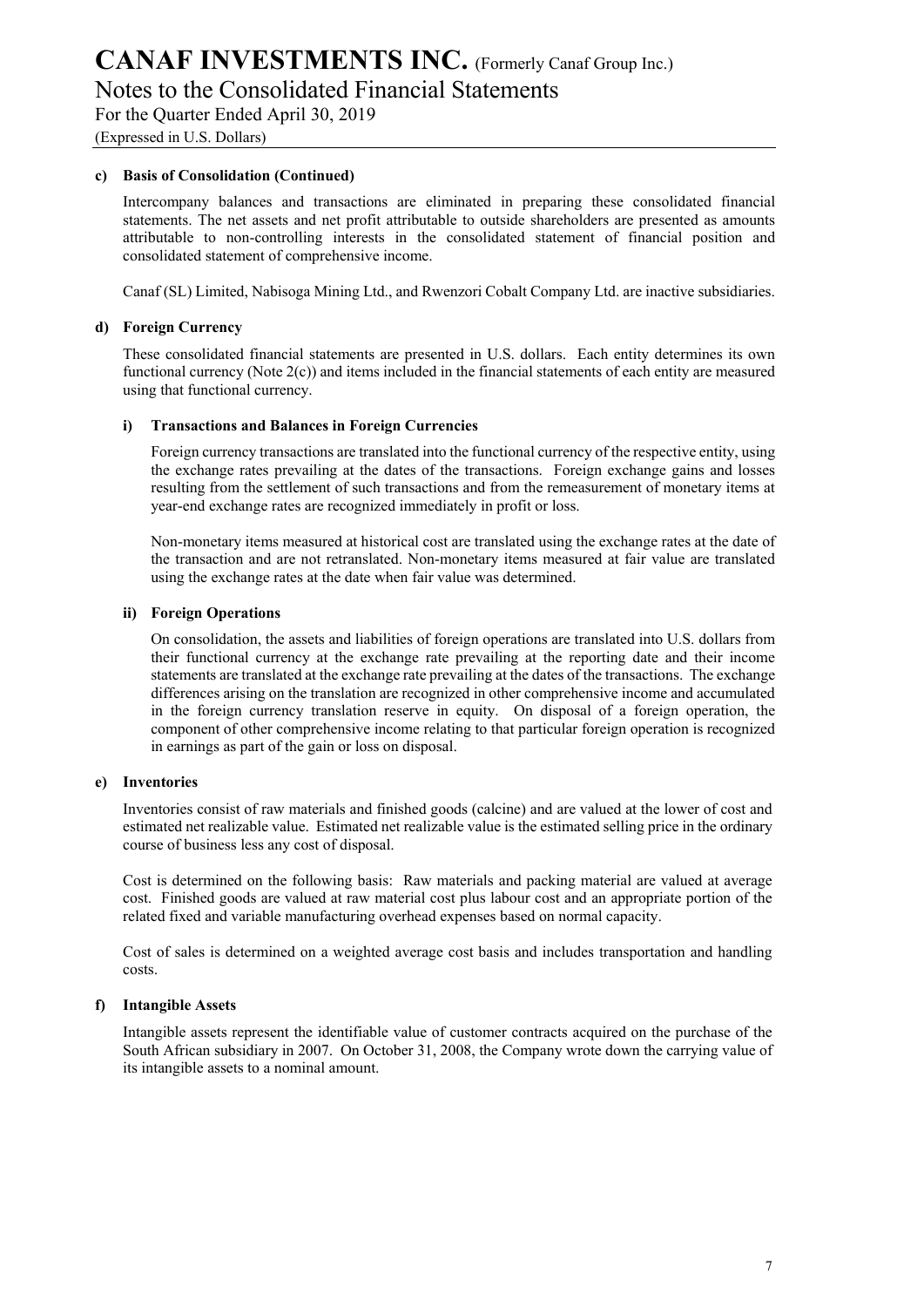Notes to the Consolidated Financial Statements

For the Quarter Ended April 30, 2019

(Expressed in U.S. Dollars)

#### **g) Property, Plant and Equipment**

Property, plant and equipment are recorded at cost less accumulated depreciation and accumulated impairment losses.

Depreciation is recognized to write off the cost of the property, plant and equipment less their residual values over their useful lives using the straight line method at the following rates, except in the year of acquisition, when one half of the rates are used:

| Computer Equipment     | 3 Years |
|------------------------|---------|
| Leasehold Improvements | 5 Years |
| Office Equipment       | 5 Years |
| Plant and Equipment    | 5 Years |
| Vehicles               | 5 Years |
|                        |         |

An item of property, plant and equipment is derecognized upon disposal or when no future economic benefits are expected to arise from the continued use of the asset. Any gain or loss arising on the disposal or retirement of an item of property, plant and equipment is determined as the difference between the sales proceeds and the carrying amount of the asset and is recognized in profit or loss.

#### **h) Impairment of Non-Current Assets**

At the end of each reporting period, the Company reviews the carrying amounts of its non-current assets to determine whether there is any indication that those assets have suffered an impairment loss. Individual assets are grouped together as a cash generating unit for impairment assessment purposes at the lowest level at which there are identifiable cash flows that are independent from other group assets.

If any such indication of impairment exists, the Company makes an estimate of its recoverable amount. The recoverable amount is the higher of fair value less costs to sell and value in use. Where the carrying amount of a cash generating unit exceeds its recoverable amount, the cash generating unit is considered impaired and is written down to its recoverable amount. In assessing the value in use, the estimated future cash flows are adjusted for the risks specific to the cash generating unit and are discounted to their present value with a discount rate that reflects the current market indicators.

Where an impairment loss subsequently reverses, the carrying amount of the cash generating unit is increased to the revised estimate of its recoverable amount, to the extent that the increased carrying amount does not exceed the carrying amount that would have been determined had no impairment loss been recognized for the cash generating unit in prior years. A reversal of an impairment loss is recognized as income immediately.

#### **i) Revenue Recognition**

Revenue from the sale of calcine is recognized upon transfer of title which is completed when the physical product is delivered to customers and collection is reasonably assured. Interest and other income are recognized when earned and collection is reasonably assured.

#### **j) Provisions**

Provisions are recognized when the Company has a present legal or constructive obligation as a result of a past event, it is probable that an outflow of resources embodying economic benefits will be required to settle the obligation, and a reliable estimate can be made of the amount of the obligation. The amount recognized as a provision is the best estimate of the consideration required to settle the present obligation at the end of the reporting period, taking into account the risks and uncertainties surrounding the obligation. As at April 30, 2019 and October 31, 2018, the Company has no material provisions.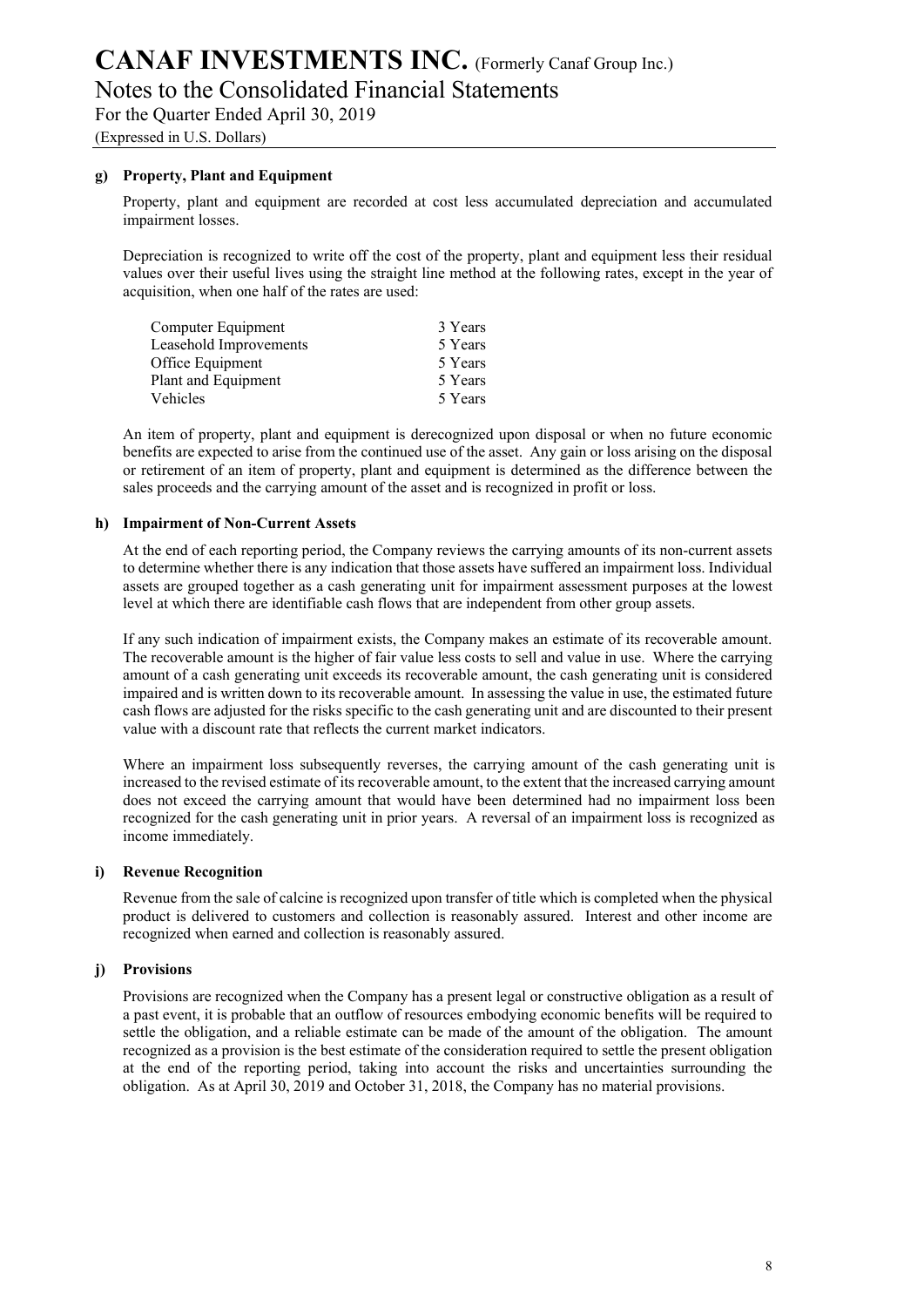Notes to the Consolidated Financial Statements

For the Quarter Ended April 30, 2019

(Expressed in U.S. Dollars)

#### **k) Share Capital**

Share capital includes cash consideration received for share issuances, net of commissions and issue costs. Common shares issued for non-monetary consideration are recorded at their fair market value based upon the trading price of the Company's shares on the TSX Venture Exchange on the date of the agreement.

#### **l) Share-Based Payments**

The fair value method of accounting is used for share-based payment transactions. Under this method, the cost of stock options and other share-based payments is recorded based on the estimated fair value using the Black-Scholes option pricing model at the grant date and is charged to profit over the vesting period. The amount recognized as an expense is adjusted to reflect the number of equity instruments expected to vest.

Upon the exercise of stock options and other share-based payments, consideration received on the exercise of these equity instruments is recorded as share capital and the related share-based payment reserve is transferred to share capital.

#### **m) Earnings per Common Share**

Basic earnings per share is calculated by dividing the net income available to common shareholders by the weighted average number of common shares outstanding during the year. Diluted earnings per share is computed in accordance with the treasury stock method and based on the weighted average number of common shares and dilutive equity instruments. Diluted loss per share is the same as basic loss per share, as the issuance of shares on the exercise of stock options and share purchase warrants is anti-dilutive.

#### **n) Income Taxes**

Tax expense recognized in profit or loss comprises the sum of deferred tax and current tax not recognized in other comprehensive income or directly in equity.

#### **i) Current Income Tax**

Current income tax assets and/or liabilities comprise those claims from, or, obligations to, fiscal authorities relating to the current or prior reporting periods that are unpaid at the reporting date. Current tax is payable on taxable profit, which differs from profit or loss in the consolidated financial statements. Calculation of current tax is based on tax rates and tax laws that have been enacted or substantively enacted by the end of the reporting period.

#### **ii) Deferred Income Tax**

Deferred income taxes are calculated using the liability method on temporary differences between the carrying amounts of assets and liabilities and their tax bases. Deferred tax assets and liabilities are calculated, without discounting, at tax rates that are expected to apply to their respective period of realization, provided they are enacted or substantively enacted by the end of the reporting period. Deferred tax liabilities are always provided for in full.

Deferred tax assets are recognized to the extent that it is probable that they will be able to be utilized against future taxable income. Deferred tax assets and liabilities are offset only when the Company has a right and intention to offset current tax assets and liabilities from the same taxation authority.

Changes in deferred tax assets or liabilities are recognized as a component of tax income or expense in profit or loss, except where they relate to items that are recognized in other comprehensive income or directly in equity, in which case the related deferred tax is also recognized in other comprehensive income or equity, respectively.

#### **o) Financial Instruments**

Financial assets and financial liabilities are recognized when the Company becomes a party to the contractual provisions of the financial instrument.

Financial assets and financial liabilities are initially measured at fair value. Transaction costs that are directly attributable to the acquisition or issue of financial assets and financial liabilities (other than financial assets and financial liabilities classified at fair value through profit or loss) are added to, or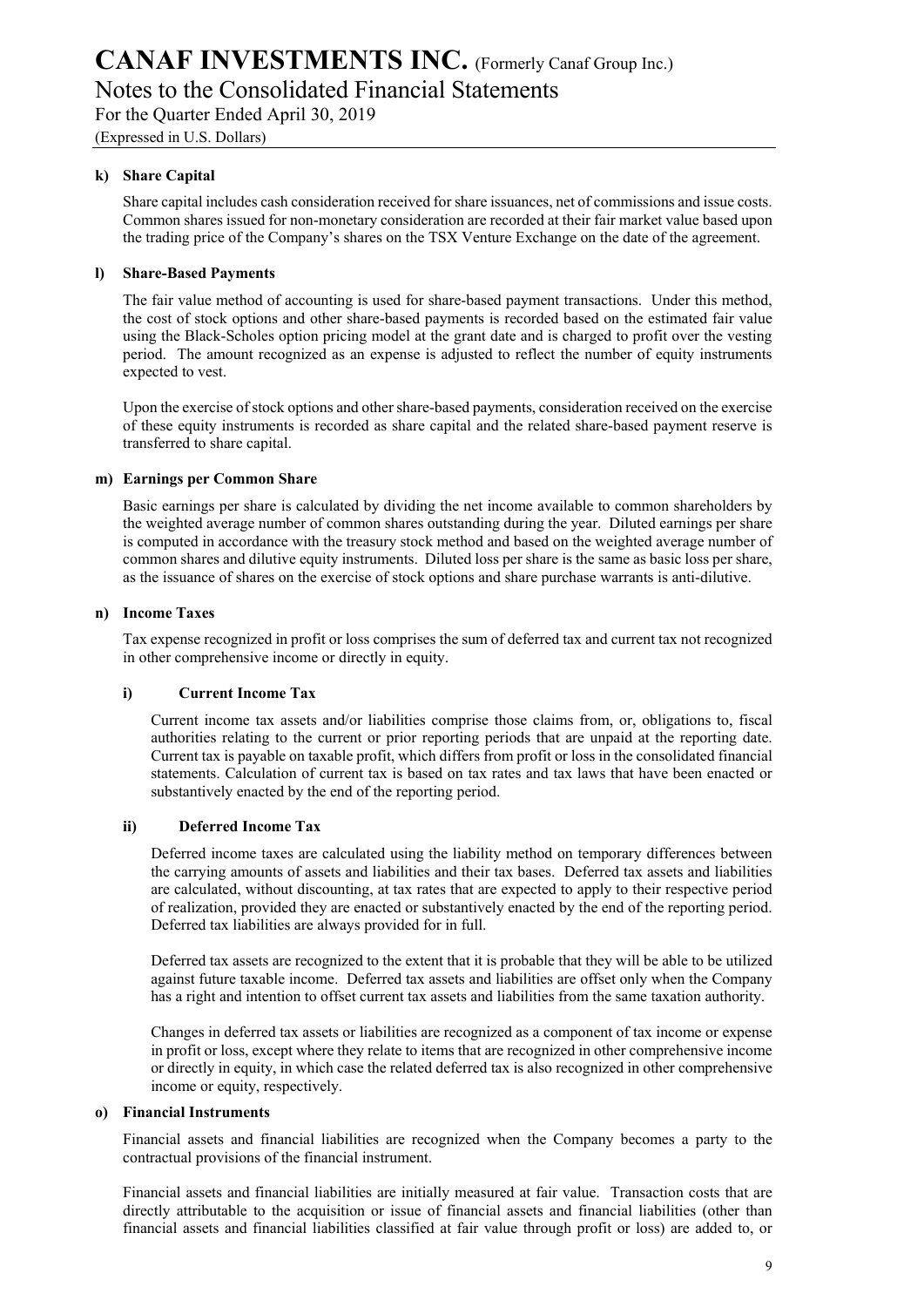Notes to the Consolidated Financial Statements

For the Quarter Ended April 30, 2019

deducted from, the fair value of the financial assets or financial liabilities, as appropriate, on initial recognition. Transaction costs directly attributable to the acquisition of financial assets or financial liabilities classified at fair value through profit or loss are recognized immediately in profit or loss.

Financial assets and financial liabilities are measured subsequently as described below. The Company does not have any derivative financial instruments.

#### **i) Financial Assets**

For the purpose of subsequent measurement, financial assets, other than those designated and effective as hedging instruments, are classified into the following categories upon initial recognition:

- Financial assets at fair value through profit or loss;
- Loans and receivables;
- Held-to-maturity investments; and
- Available-for-sale financial assets.

The category determines subsequent measurement and whether any resulting income and expense is recognized in profit or loss or in other comprehensive income.

- *Financial assets at fair value through profit or loss* Financial assets at fair value through profit or loss include financial assets that are either classified as held for trading or that meet certain conditions and are designated at fair value through profit or loss upon initial recognition. All derivative financial instruments fall into this category, except for those designated and effective as hedging instruments. Assets in this category are measured at fair value with gains or losses recognized in profit or loss. The Company's cash falls into this category of financial instruments.
- *Loans and receivables* Loans and receivables are non-derivative financial assets with fixed or determinable payments that are not quoted in an active market. After initial recognition, these are measured at amortized cost using the effective interest method, less any provision for impairment. Discounting is omitted where the effect of discounting is immaterial. The Company's loan receivable, due from non-controlling interest and trade receivables fall into this category of financial instruments.
- *Held-to-maturity investments* Held-to-maturity investments are non-derivative financial assets with fixed or determinable payments and fixed maturity, other than loans and receivables. Investments are classified as held-to-maturity if the Company has the intention and ability to hold them until maturity. The Company currently does not hold financial assets in this category.
- *Available-for-sale financial assets* Available-for-sale financial assets are non-derivative financial assets that are either designated to this category or do not qualify for inclusion in any of the other categories of financial assets. The Company currently does not hold financial assets in this category.

For financial assets measured at amortized cost, if, in a subsequent period, the amount of the impairment loss decreases and the decrease can be related objectively to an event occurring after the impairment was recognized, then the previously recognized impairment loss is reversed through profit or loss to the extent that the carrying amount of the investment at the date that the impairment is reversed does not exceed what the amortized cost would have been had the impairment not been recognized.

Financial assets are derecognized when the contractual rights to the cash flows from the financial asset expire or when the financial asset and all substantial risks and rewards are transferred.

#### **ii) Financial Liabilities**

For the purpose of subsequent measurement, financial liabilities are classified as either financial liabilities at fair value through profit or loss, or other financial liabilities upon initial recognition.

• *Financial liabilities at fair value through profit or loss* – Financial liabilities at fair value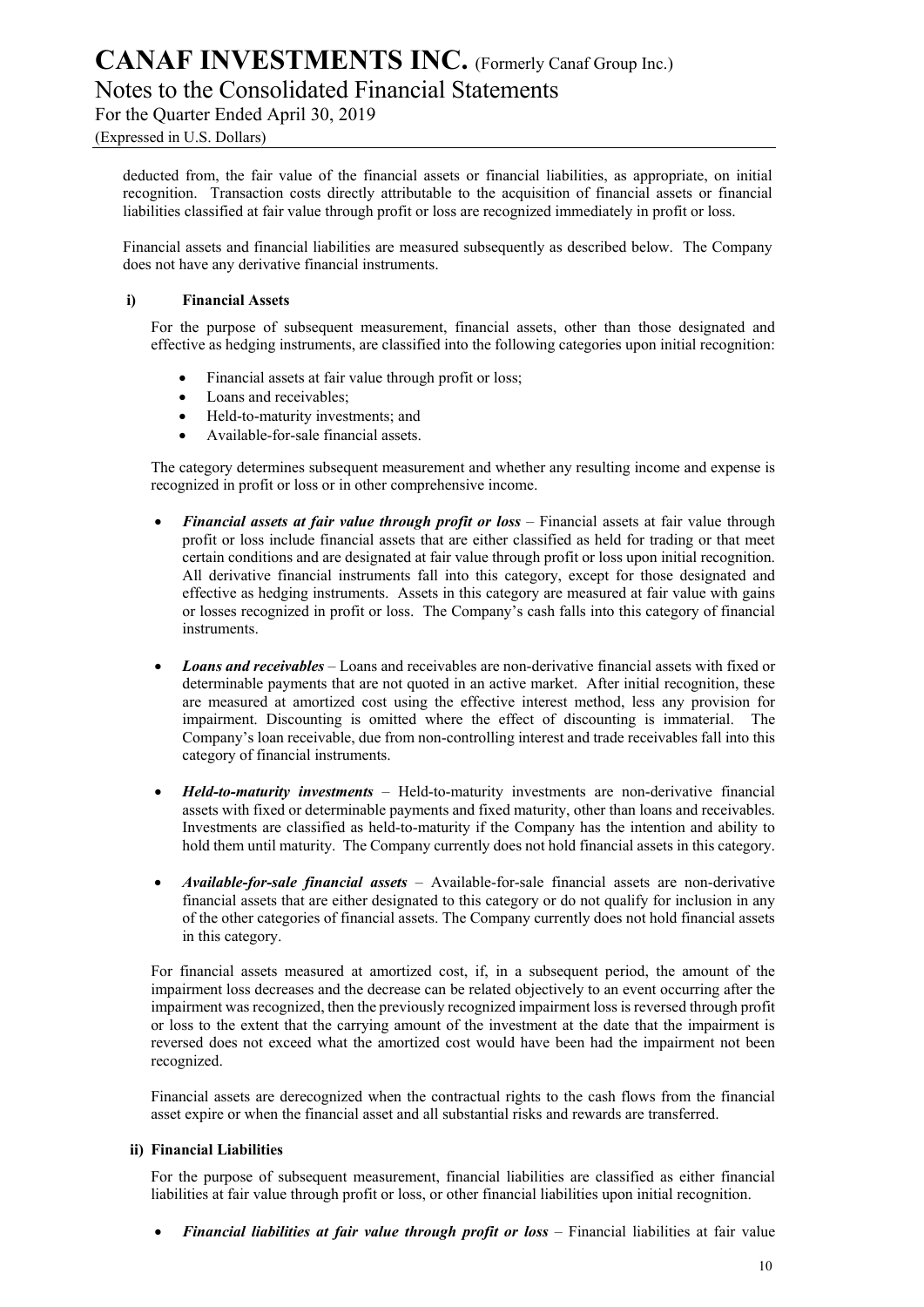Notes to the Consolidated Financial Statements

For the Quarter Ended April 30, 2019

(Expressed in U.S. Dollars)

through profit or loss include financial liabilities that are either classified as held for trading or that meet certain conditions and are designated at fair value through profit or loss upon initial recognition. Liabilities in this category are measured at fair value with gains or losses recognized in profit or loss. The Company currently does not hold financial liabilities in this category.

• *Other financial liabilities* – Other financial liabilities are subsequently measured at amortized cost using the effective interest method. Gains and losses are recognized in the statement of comprehensive income when the liabilities are derecognized as well as through the effective interest rate method amortization process. The Company's trade and other payables and bank loan fall into this category of financial instruments.

A financial liability is derecognized when it is extinguished, discharged, cancelled or expired.

#### **p) Non-Controlling Interest**

Non-controlling interest in the Company's less than wholly owned subsidiary is classified as a separate component of equity. On initial recognition, non-controlling interest is measured at the fair value of the non-controlling entity's contribution into the related subsidiary. Subsequent to the original transaction date, adjustments are made to the carrying amount of non-controlling interest for the non-controlling interest's share of changes to the subsidiary's equity.

#### **NOTE 3 – SIGNIFICANT ACCOUNTING JUDGMENTS, ESTIMATES AND ASSUMPTIONS**

In the application of the Company's accounting policies which are described in Note 2, management is required to make judgments, estimates, and assumptions about the carrying amounts of assets and liabilities that are not readily apparent from other sources. The estimates and associated assumptions are based on historical experience and other factors that are considered to be relevant. Actual results may differ from these estimates.

The estimates and underlying assumptions are reviewed on an ongoing basis. Revisions to accounting estimates are recognized in the period in which the estimate is revised if the revision affects only that period, or in the period of the revision and future periods, if the revision affects both current and future periods.

Significant judgments, estimates and assumptions that have the most significant effect on the amounts recognized in the consolidated financial statements are described below.

#### **a) Useful Lives of Property and Equipment and Intangible Assets**

Management reviews the useful lives of property, plant and equipment and intangible assets at each reporting date, based on the expected utility of these assets to the Company. Actual useful lives of these assets may differ from the estimate.

#### **b) Impairment of Non-Current Assets**

An impairment loss is recognized for the amount by which the asset's or cash-generating unit's carrying amount exceeds its recoverable amount. To determine the recoverable amount, management estimates expected future cash flows from each asset or cash-generating unit and determines a suitable interest rate in order to calculate the present value of those cash flows. In the process of measuring expected future cash flows, management makes assumptions about future operating results. These assumptions relate to future events and circumstances. In addition, when determining the applicable discount rate, estimation is involved in determining the appropriate adjustments to market risk and asset-specific risk factors.

Actual results may vary and may cause significant adjustments to the Company's assets within the next financial year.

#### **c) Deferred Tax Assets**

Deferred tax assets, including those arising from un-utilized tax losses, require management to assess the likelihood that the Company will generate sufficient taxable earnings in future periods in order to utilize recognized deferred tax assets. Assumptions about the generation of future taxable profits depend on management's estimates of future cash flows. In addition, future changes in tax laws could limit the ability of the Company to obtain tax deductions in future periods. To the extent that future cash flows and taxable income differ significantly from estimates, the ability of the Company to realize the net deferred tax assets recorded at the reporting date could be impacted.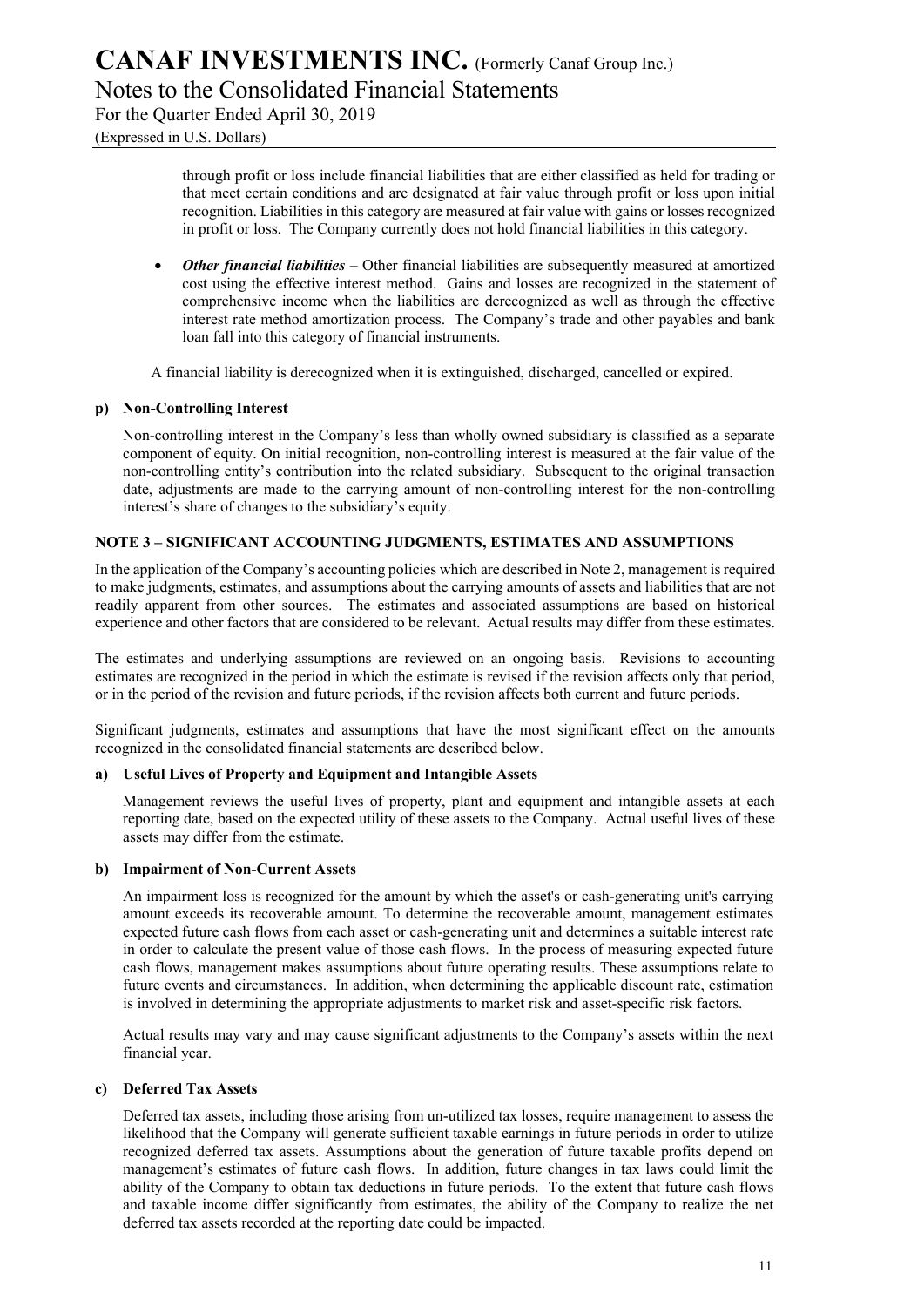Notes to the Consolidated Financial Statements

For the Quarter Ended April 30, 2019

(Expressed in U.S. Dollars)

#### **NOTE 4 – ACCOUNTING STANDARDS ISSUED BUT NOT YET EFFECTIVE**

A number of new accounting standards, amendments to standards, and interpretations have been issued but not yet effective up the date of issuance of the Company's consolidated financial statements. The Company intends to adopt the following standards when they become effective:

#### **a) IFRS 9 – Financial Instruments**

IFRS 9 as issued reflects the first phase of the IASBs work on the replacement of IAS 39 and applies to classification and measurement of financial assets as defined in IAS 39. The mandatory effective date has been set for annual periods beginning on or after January 1, 2018 with early adoption permitted. The Company does not intend to early adopt IFRS 9. Based on current facts and circumstances, the Company do not expect its financial performance or disclosure to be materially affected by the application of the standard.

#### **b) IFRS 15 – Revenue from Contracts with Customers**

IFRS 15 clarifies the principles for recognizing revenue from contracts with customers. IFRS 15 will also result in enhanced disclosures about revenue, provide guidance for transactions that were not previously addressed comprehensively, and improve guidance for multiple-element arrangements. The standard is effective for annual periods beginning on or after January 1, 2018 with early adoption permitted. The Company does not intend to early adopt IFRS 15. Based on current facts and circumstances, the Company do not expect its financial performance or disclosure to be materially affected by the application of the standard.

#### **NOTE 5 – DUE FROM NON-CONTROLLING INTEREST**

On July 3, 2018, the Company sold a 30% interest of its subsidiary, Southern Coal (Proprietary) Limited ("Southern Coal"), to Amandla Amakhulu (Pty) Ltd. ("AAM") for the price of 18 million Rand (approximately \$1.3 million). AAM is a 100% black-owned company incorporated in South Africa, and the sales transaction complies with the Broad-Based Black Economic Empowerment ("BBBEE") incentive program in South Africa.

The sales proceeds are in the form of cumulative, redeemable preference shares of AAM in the amount of the purchase price, 18 million Rand (approximately \$1.3 million). These preference shares provide preferential dividends, until fully redeemed by AAM, with the dividends secured by an irrevocable direction from AAM to Southern Coal to pay the Company such dividends from any Southern Coal dividend distribution to AAM.

During the quarter no dividends were declared.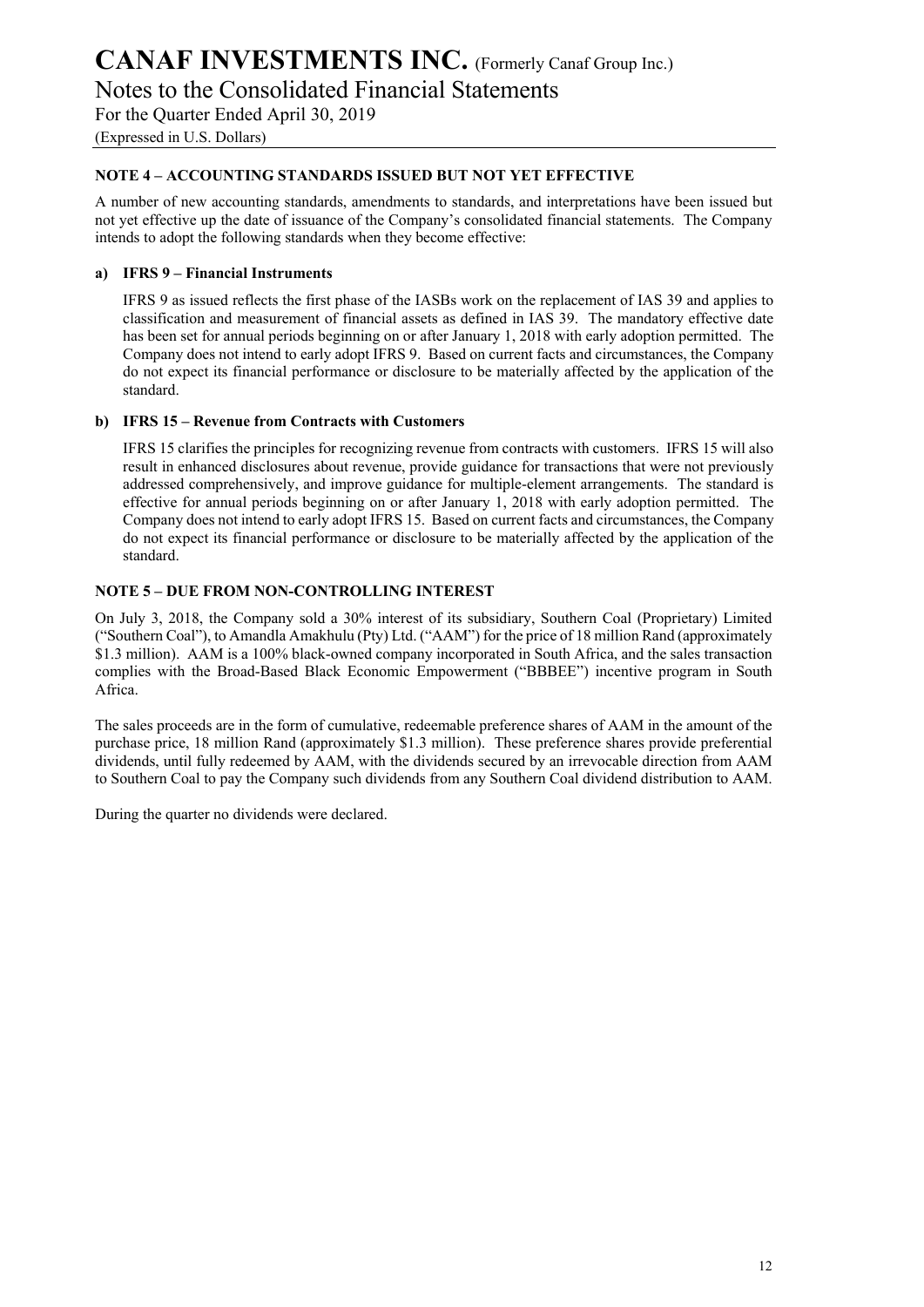## Notes to the Consolidated Financial Statements

For the Quarter Ended April 30, 2019

(Expressed in U.S. Dollars)

The following table presents the dilution gain recorded on the sale of a 30% interest in Southern Coal:

|                                                                  | US\$      |
|------------------------------------------------------------------|-----------|
| <b>Consideration Received</b>                                    |           |
| Cumulative Redeemable Preference Shares of AAM (18 Million Rand) | 1,389,058 |
| <b>Net Assets of Southern Coal</b>                               |           |
| <b>Total Assets</b>                                              | 3,137,562 |
| <b>Total Liabilities</b>                                         | 2,982,532 |
|                                                                  | 155,030   |
| Non-Controlling Interest Percentage                              | 30%       |
|                                                                  | 46,509    |
| Dilution Gain on Sale of Interest in Southern Coal               | 1.342.549 |

As there was no change in control of the Company's subsidiary, the dilution gain was recorded as additional paid-in capital.

The translated amount due from the non-controlling interest amount as of the balance sheet date is \$1,225,310 (\$1,250,290 as at October 31, 2018).

#### **NOTE 6 – SALES TAX RECEIVABLE (PAYABLE)**

|                                                      | Apr 30    | <b>Oct 31</b> |
|------------------------------------------------------|-----------|---------------|
|                                                      | 2019      | 2018          |
|                                                      | US\$      | US\$          |
| South African Value-Added Tax Receivable (Payable)   | $-40,408$ | 4,406         |
| Canadian Goods and Services Tax Receivable (Payable) | 1.350     | 153           |
|                                                      | $-39.058$ | 4.559         |

#### **NOTE 7 – INVENTORIES**

|                          | Apr 30  | <b>Oct 31</b> |
|--------------------------|---------|---------------|
|                          | 2019    | 2018          |
|                          | US\$    | US\$          |
| Raw Materials            | 260,560 | 401,043       |
| Finished Goods – Calcine | 215,085 | 435,508       |
|                          | 475,645 | 836,551       |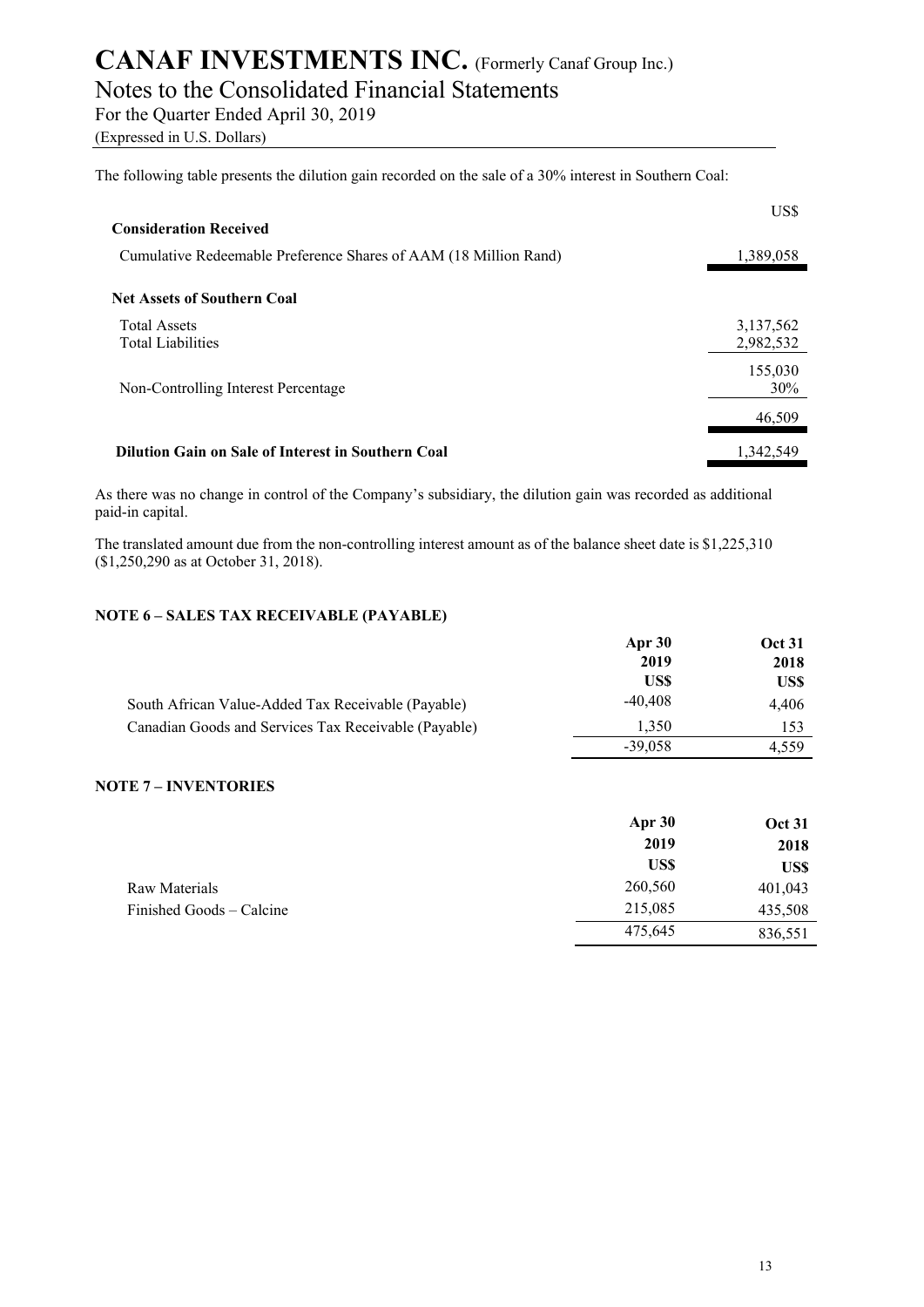# **CANAF INVESTMENTS INC.** (Formerly Canaf Group Inc.) Notes to the Consolidated Financial Statements

For the Quarter Ended April 30, 2019

(Expressed in U.S. Dollars)

### **NOTE 8 – PROPERTY, PLANT AND EQUIPMENT**

Expressed in USD

|                                 |       |                 | Computer         | Leaseholds          | <b>Office</b>    | Plant &          |                 |               |
|---------------------------------|-------|-----------------|------------------|---------------------|------------------|------------------|-----------------|---------------|
| <b>COST</b>                     | Land  | <b>Building</b> | <b>Equipment</b> | <b>Improvements</b> | <b>Equipment</b> | <b>Equipment</b> | <b>Vehicles</b> | Total         |
| Balance, October 31, 2017       | 7,423 | 156,709         | 15,777           | 162,761             | 16,335           | 4,655,404        | 135,221         | 5,149,630     |
| Additions                       |       | 86,816          | 1,273            |                     | 920              | 267,755          |                 | 356,765       |
| Foreign Currency Translation    | (0)   | (98, 634)       | (831)            | (6,959)             | (811)            | (155, 969)       | (3,879)         | (267, 084)    |
| Balance, October 31, 2018       | 7,423 | 144,891         | 16,219           | 155,802             | 16,444           | 4,767,190        | 131,342         | 5,239,311     |
| Additions/ (Disposals)          |       |                 |                  |                     |                  |                  | (2, 473)        | (2, 473)      |
| Foreign Currency Translation    |       | 4,721           | 503              | 4,828               | 509              | 92,654           | 2,871           | 106,086       |
| Balance, April 30, 2019         | 7,423 | 149,612         | 16,722           | 160,630             | 16,953           | 4,859,844        | 131,740         | 5,342,924     |
| <b>ACCUMULATED DEPRECIATION</b> |       |                 |                  |                     |                  |                  |                 |               |
| Balance, October 31, 2017       |       | 9,425           | 14,812           | 162,273             | 11,446           | 3,825,102        | 88,576          | 4,111,634     |
| Depreciation                    |       | 2,478           | 817              | 532                 | 954              | 387,185          | 17,971          | 409,937       |
| Foreign Currency Translation    |       | (2, 731)        | (734)            | (7,003)             | (606)            | (135, 151)       | (4,094)         | (150, 319)    |
| Balance, October 31, 2018       |       | 9,172           | 14,895           | 155,802             | 11,794           | 4,077,136        | 102,453         | 4,371,252     |
| Depreciation                    |       | 1,597           | 424              |                     | 464              | 183,386          | 12,103          | 197,974       |
| Foreign Currency Translation    |       | (10, 769)       | (32,041)         | (316,432)           | (29,211)         | (9, 120, 366)    | (246,296)       | (9,755,115)   |
| Balance, April 30, 2019         |       |                 | (16, 722)        | (160, 630)          | (16, 953)        | (4,859,844)      | (131, 740)      | (5, 185, 889) |
| <b>NET BOOK VALUE</b>           |       |                 |                  |                     |                  |                  |                 |               |
| Balance, October 31, 2018       | 7,423 | 135,719         | 1,324            |                     | 4,650            | 690,054          | 28,889          | 868,059       |
| Balance, April 30, 2019         | 7,423 | 149,612         | 33,444           | 321,260             | 33,906           | 9,719,688        | 263,480         | 10,528,813    |

#### *Furniture & Fixtures,*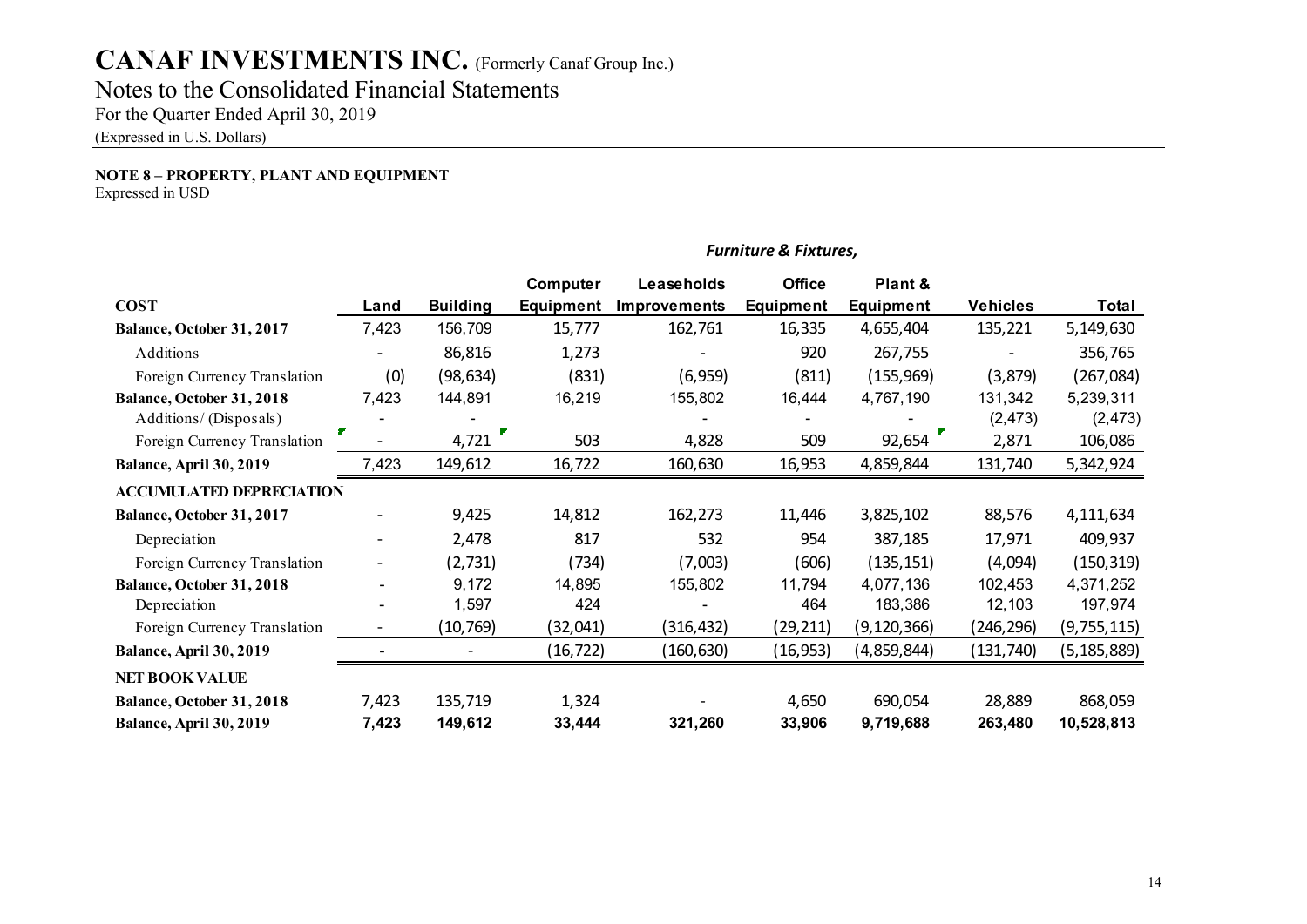### Notes to the Consolidated Financial Statements

For the Quarter Ended April 30, 2019 (Expressed in U.S. Dollars)

#### **NOTE 9 – TRADE AND OTHER PAYABLES**

|                       | Apr 30   | <b>Oct 31</b> |
|-----------------------|----------|---------------|
|                       | 2019     | 2018          |
|                       | US\$     | US\$          |
| <b>Trade Payables</b> | 804,861  | 1,036,256     |
| Payroll Payable       | $\theta$ | 28,930        |
| Accrued Liability     | 11,955   | 23,041        |
|                       | 816,816  | 1,088,227     |
| NOTE 10 – BANK LOAN   |          |               |
| Bank Loan             |          | 78,412        |
| Less: Current Portion |          | (78, 412)     |
| Non-Current Portion   |          |               |

The bank loan bears interest at 10.25% per annum, and matured on January 7, 2019, and is secured by the Company's furnace acquired with the proceeds from the loan. The bank loan is repayable in blended monthly payments of Rand 391,624 (\$26,507 translated at October 31, 2018 exchange rate). During the quarter ended 31 January, 2019, the company incurred interest expense totaling \$1,398 (Year ended October 31, 2018 - \$27,853).

#### **NOTE 11 – SHARE CAPITAL**

The Company is authorized to issue an unlimited number of common shares without par value. As at April 30, 2018, the Company had 47,426,195 common shares issued and outstanding as presented in the consolidated statements of changes in shareholders' equity. There are no stock options and share purchase warrants outstanding as at April 30, 2019.

#### **NOTE 12 – RELATED PARTY TRANSACTIONS**

In addition to those transactions disclosed elsewhere in these consolidated financial statements, the Company has amounts owed to the following related parties:

|                        |                                                             | <b>6 Months Ended</b> |        |
|------------------------|-------------------------------------------------------------|-----------------------|--------|
|                        |                                                             | Apr 30                | Apr 30 |
|                        |                                                             | 2019                  | 2018   |
| <b>Services</b>        | Party                                                       | US\$                  | US\$   |
| Professional Fees      | CFO and director of the Corporation                         | 13,831                |        |
| Professional Fees      | Former CFO and director of the Corporation                  |                       | 25,088 |
| <b>Consulting Fees</b> | President, CEO and director of the Corporation              | 36,072                | 47,271 |
| Directors Fees         | Directors of the coal processing operations in South Africa | 59,886                | 69,708 |

All related party transactions were in the normal course of operations and were measured at the exchange value, which represented the amount of consideration established and agreed to by the related parties.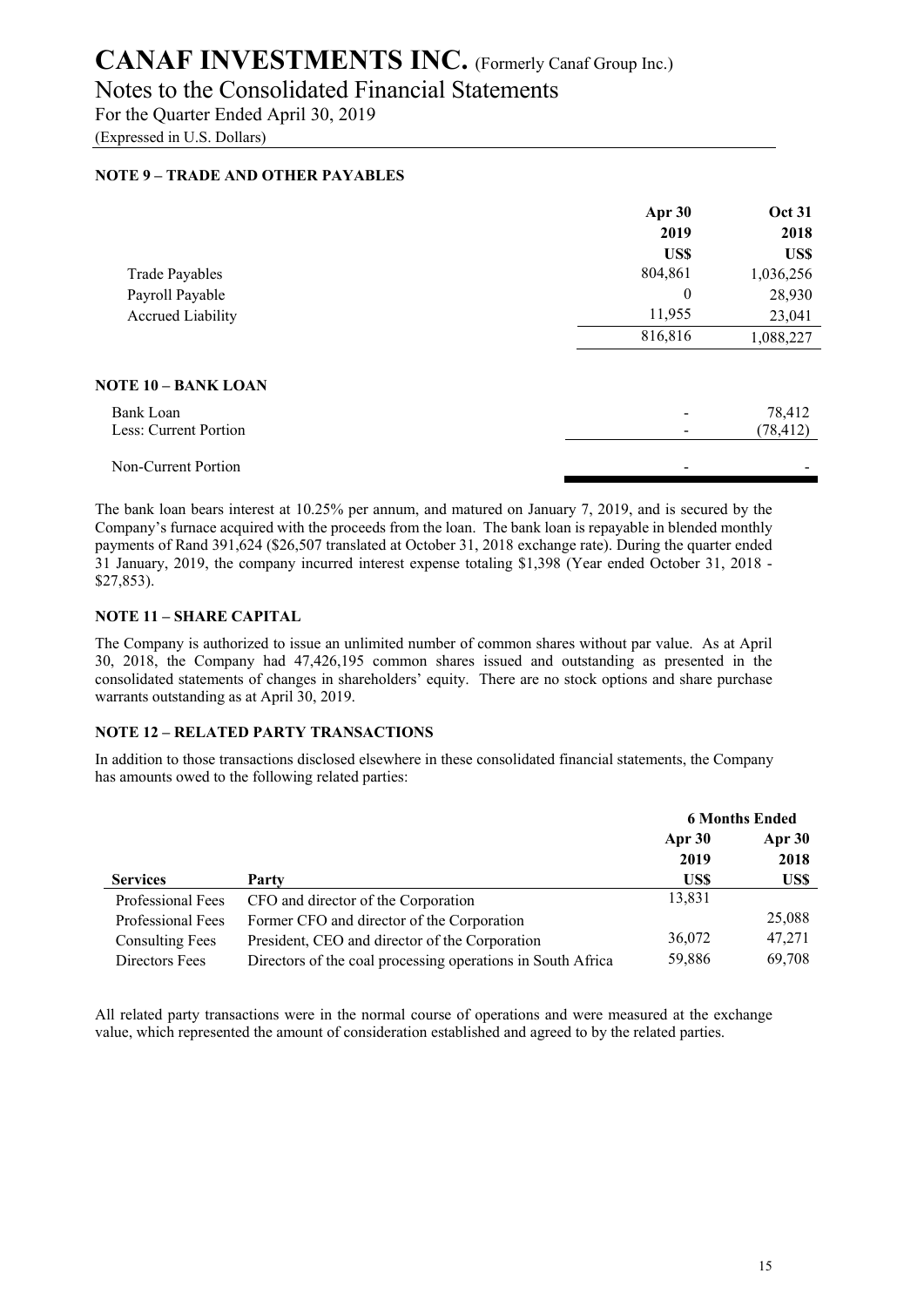## Notes to the Consolidated Financial Statements

For the Quarter Ended April 30, 2019

(Expressed in U.S. Dollars)

#### **NOTE 13 – SUPPLEMENTAL CASH FLOW INFORMATION**

#### **a) Change in Non-Cash Working Capital Accounts**

|                               | 2019<br>US\$ | 2018<br>US\$ |
|-------------------------------|--------------|--------------|
| Trade Receivables             | 6,881        | 20,389       |
| Sales Tax Receivable          | 43,617       | (39,756)     |
| Inventories                   | 360,906      | (496, 292)   |
| Prepaid Expenses and Deposits | 206          | 13,500       |
| Trade and Other Payables      | (271, 411)   | 412,178      |
| Income Taxes Payable          | (2,371)      | (71, 283)    |
|                               |              |              |
|                               | 137,827      | (161, 264)   |

#### **b) Other Items**

| Interest Paid     | 1.398  | 27,853  |
|-------------------|--------|---------|
| Interest Received | 83,908 | 101.284 |
| Income Tax Paid   | $\sim$ | 277,842 |

#### **NOTE 14 – COST OF SALES**

|                                            | <b>3 Months Ended</b><br>Apr 30 |            | <b>6 Months Ended</b><br>Apr 30 |            |
|--------------------------------------------|---------------------------------|------------|---------------------------------|------------|
|                                            | 2019                            | 2018       | 2019                            | 2018       |
|                                            | US\$                            | US\$       | US\$                            | US\$       |
| Inventories, Beginning of the Year         | 622,433                         | 895,361    | 836,551                         | 472,221    |
| Analysis Fees                              | 553                             | 1,751      | 1,198                           | 4,185      |
| Depreciation                               | 96,433                          | 109,758    | 196,377                         | 205,768    |
| Electricity                                | 15,964                          | 152,352    | 33,325                          | 257,597    |
| Fuel, Oil and Lubricants                   | 22,087                          | 12,352     | 47,471                          | 22,275     |
| Professional and Project Management<br>Fee | 3,915                           | 4,257      | 7,444                           | 5,550      |
| Medical Expenses                           | 3,358                           | 4,721      | 5,027                           | 6,477      |
| <b>Product Purchases</b>                   | 1,202,064                       | 3,471,711  | 2,683,132                       | 6,179,656  |
| Protective Clothing                        | 1,658                           | 2,689      | 3,710                           | 5,099      |
| Provident Fund                             | 4,115                           | 3,402      | 8,144                           | 6,483      |
| Machinery Rental                           | 18,541                          | 152,155    | 31,210                          | 256,335    |
| Repairs and Maintenance                    | 64,442                          | 171,427    | 121,649                         | 264,213    |
| Salaries and Benefits                      | 84,695                          | 101,102    | 162,411                         | 207,473    |
| Transportation                             | 95,446                          | 305,957    | 188,169                         | 520,314    |
| Inventories, End of the Quarter            | $-475,645$                      | $-418,389$ | $-475,645$                      | $-418,389$ |
|                                            | 1,760,059                       | 4,970,606  | 3,850,173                       | 7,995,257  |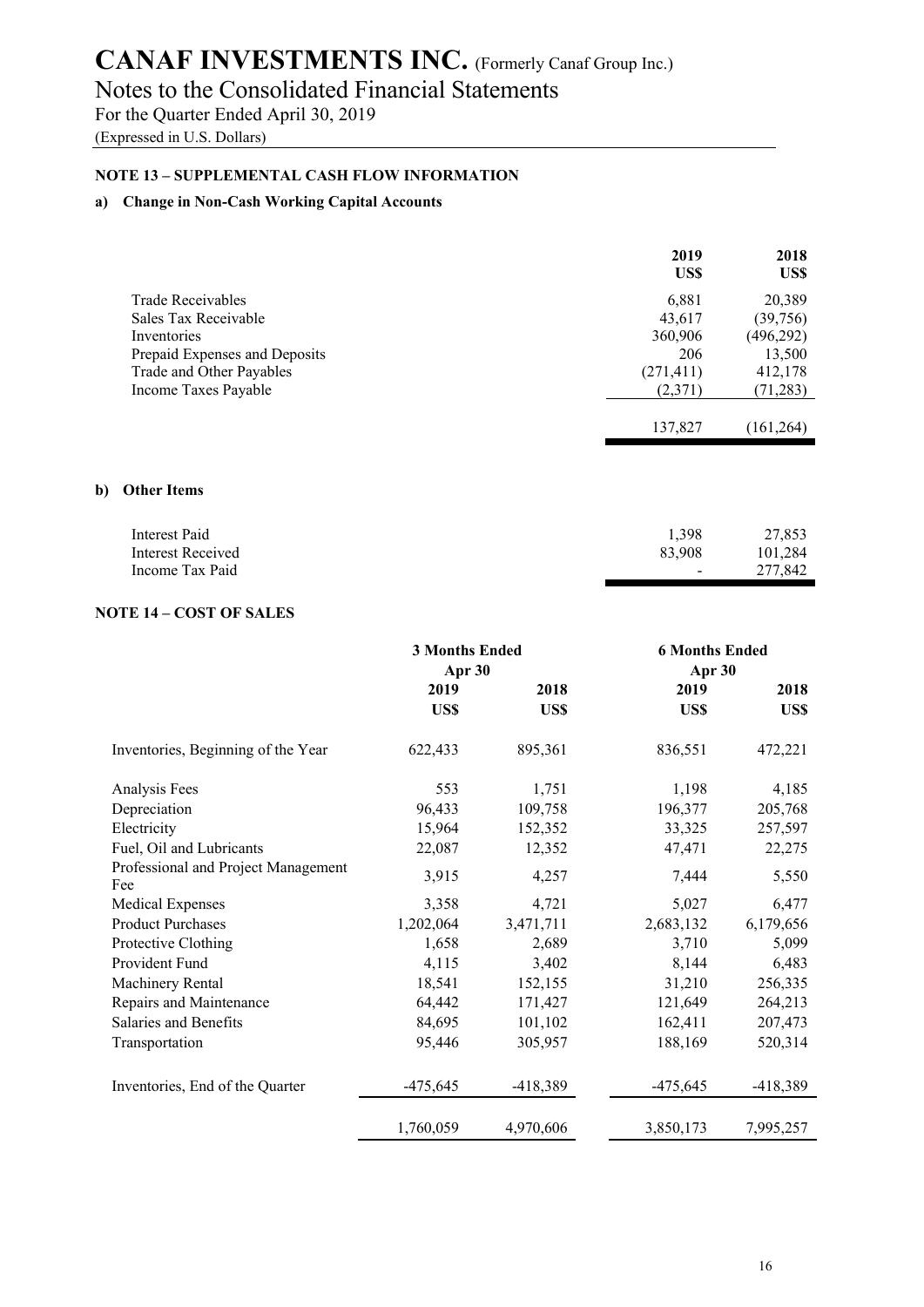Notes to the Consolidated Financial Statements

For the Quarter Ended April 30, 2019

(Expressed in U.S. Dollars)

#### **NOTE 15 – GENERAL AND ADMINISTRATIVE EXPENSES**

|                                           | <b>3 Months Ended</b><br>Apr 30 |                  | <b>6 Months Ended</b><br>Apr 30 |                  |
|-------------------------------------------|---------------------------------|------------------|---------------------------------|------------------|
|                                           |                                 |                  |                                 |                  |
|                                           | 2019                            | 2018             | 2019                            | 2018             |
|                                           | US\$                            | US\$             | US\$                            | US\$             |
| Bank Charges and Interest                 | 880                             | 1,301            | 1,856                           | 2,314            |
| <b>Consulting Fees</b>                    | 18,316                          | 19,513           | 36,072                          | 47,272           |
| <b>Management Fees</b>                    | 26,501                          | 31,627           | 61,862                          | 69,708           |
| Office, Insurance and Sundry              | 12,307                          | 20,038           | 33,475                          | 45,537           |
| Professional Fees                         | 24,634                          | 13,883           | 47,659                          | 42,167           |
| Promotion                                 | 1,101                           | $\theta$         | 1,486                           | $\theta$         |
| Telephone                                 | 2,250                           | 3,610            | 4,908                           | 6,994            |
| Transfer Agent and Filing Fees            | 7,884                           | 8,071            | 8,266                           | 8,734            |
| Travel                                    | 6,405                           | 8,379            | 14,253                          | 23,331           |
| Broad-Based Black Economic<br>Empowerment | 19,967                          | 10,757           | 29,684                          | 39,014           |
|                                           | 120,245                         | 117,179          | 239,520                         | 285,071          |
| Foreign Exchange gain                     | 602                             | $\boldsymbol{0}$ | 2,128                           | $\mathbf{0}$     |
| <b>Finance Costs</b>                      | $\mathbf{0}$                    | 19,909           | 1,398                           | 19,909           |
| <b>Expenses</b>                           | 120,847                         | 137,088          | 243,046                         | 304,980          |
| Interest Income                           | $-45,149$                       | $-45,099$        | $-83,908$                       | $-45,099$        |
| Other Income                              | $-2,305$                        | $\boldsymbol{0}$ | $-10,560$                       | $\boldsymbol{0}$ |
|                                           | 73,392                          | 91,989           | 148,579                         | 259,881          |

#### **NOTE 16 – ECONOMIC DEPENDENCE**

Sales from the Company's South African coal processing business are substantially derived from two customers and as a result, the Company is economically dependent on these customers. The Company's exposure to credit risk is limited to the carrying value of its accounts receivable. As at April 30, 2019, trade receivables of \$1,233,849 were due from these customers and were collected subsequent to the quarter end.

#### **NOTE 17 – COMMITMENT**

The Company has an agreement to lease premises for its coal processing plant in South Africa for a term of ten years, expiring on December 31, 2020, with a monthly rent of Rand 35,000 (\$2,369). Future minimum annual lease payments are as follows:

|      | US\$   |
|------|--------|
| 2019 | 28,427 |
| 2020 | 28,427 |
| 2021 | 4,738  |
|      |        |
|      | 61,592 |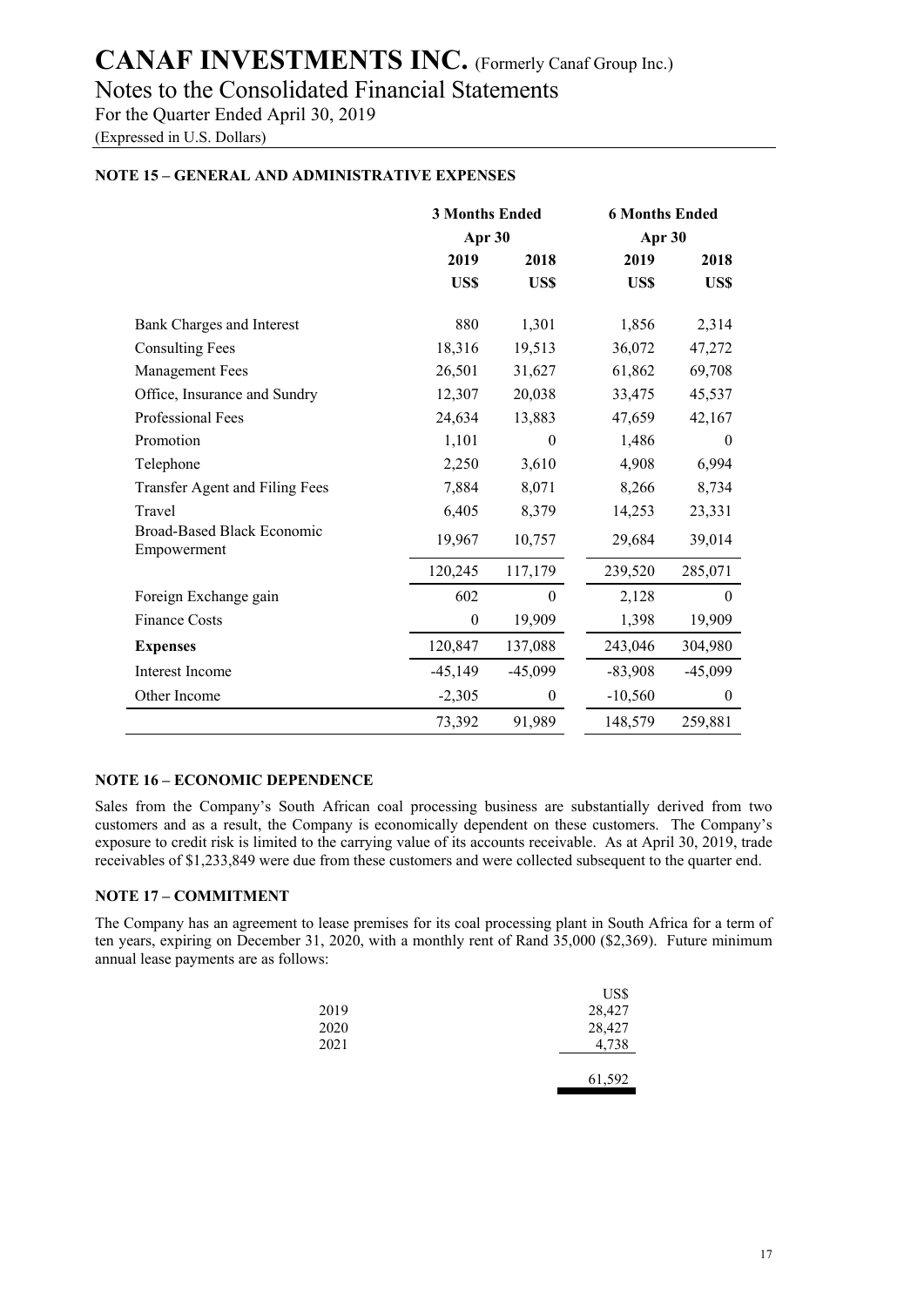Notes to the Consolidated Financial Statements

For the Quarter Ended April 30, 2019

(Expressed in U.S. Dollars)

#### **NOTE 18 – SEGMENT INFORMATION**

The Company operates in two reportable operating segments: the head office operations in Canada and the coal processing business in South Africa.

|                                        | <b>6 Months Ended</b> |                             |                      |
|----------------------------------------|-----------------------|-----------------------------|----------------------|
|                                        | Canada<br>US\$        | <b>South Africa</b><br>US\$ | <b>Total</b><br>US\$ |
| Apr 30, 2018                           |                       |                             |                      |
| Net (Loss) Income for the Period       | (86, 698)             | 277,776                     | 191,078              |
| Revenues (Note 16)                     |                       | 4,258,091                   | 4,258,091            |
| Gross Profit                           |                       | 407,918                     | 407,918              |
| Depreciation                           |                       | 3,852,149                   | 3,852,149            |
| <b>Interest Expense</b>                |                       | 1,398                       | 1,398                |
| Current Income Tax Recovery            |                       | (68, 262)                   | (68, 262)            |
| <b>Current Assets</b>                  | 111,981               | 2,582,161                   | 2,694,142            |
| Property, Plant and Equipment (Note 7) |                       | 711,948                     | 711,948              |
| <b>Interest Bearing Borrowings</b>     |                       | 1,225,310                   | 1,225,310            |
| Intangible Assets                      |                       |                             |                      |
| <b>Total Assets</b>                    | 111,981               | 4,519,421                   | 4,631,402            |

| <b>12 Months Ends</b>                  |            |            |            |
|----------------------------------------|------------|------------|------------|
| Oct 31, 2018                           |            |            |            |
| Net (Loss) Income for the Period       | (219, 274) | 843,158    | 623,884    |
|                                        |            |            |            |
| Revenues (Note 16)                     |            | 14,673,658 | 14,673,658 |
| Gross Profit                           |            | 1,171,328  | 1,171,328  |
| Depreciation                           |            | 409,937    | 409,937    |
| <b>Interest Expense</b>                |            | 27,853     | 27,853     |
| <b>Current Income Tax Recovery</b>     |            | 206,559    | 206,559    |
| Deferred Income Tax Expense            |            | 133,176    | 133,176    |
| <b>Current Assets</b>                  | 108,523    | 2,547,564  | 2,656,087  |
| Property, Plant and Equipment (Note 7) |            | 868,059    | 868,059    |
| <b>Interest Bearing Borrowings</b>     |            | 1,250,290  | 1,250,290  |
| Intangible Assets                      |            |            |            |
| <b>Total Assets</b>                    | 108,523    | 4,665,914  | 4,774,437  |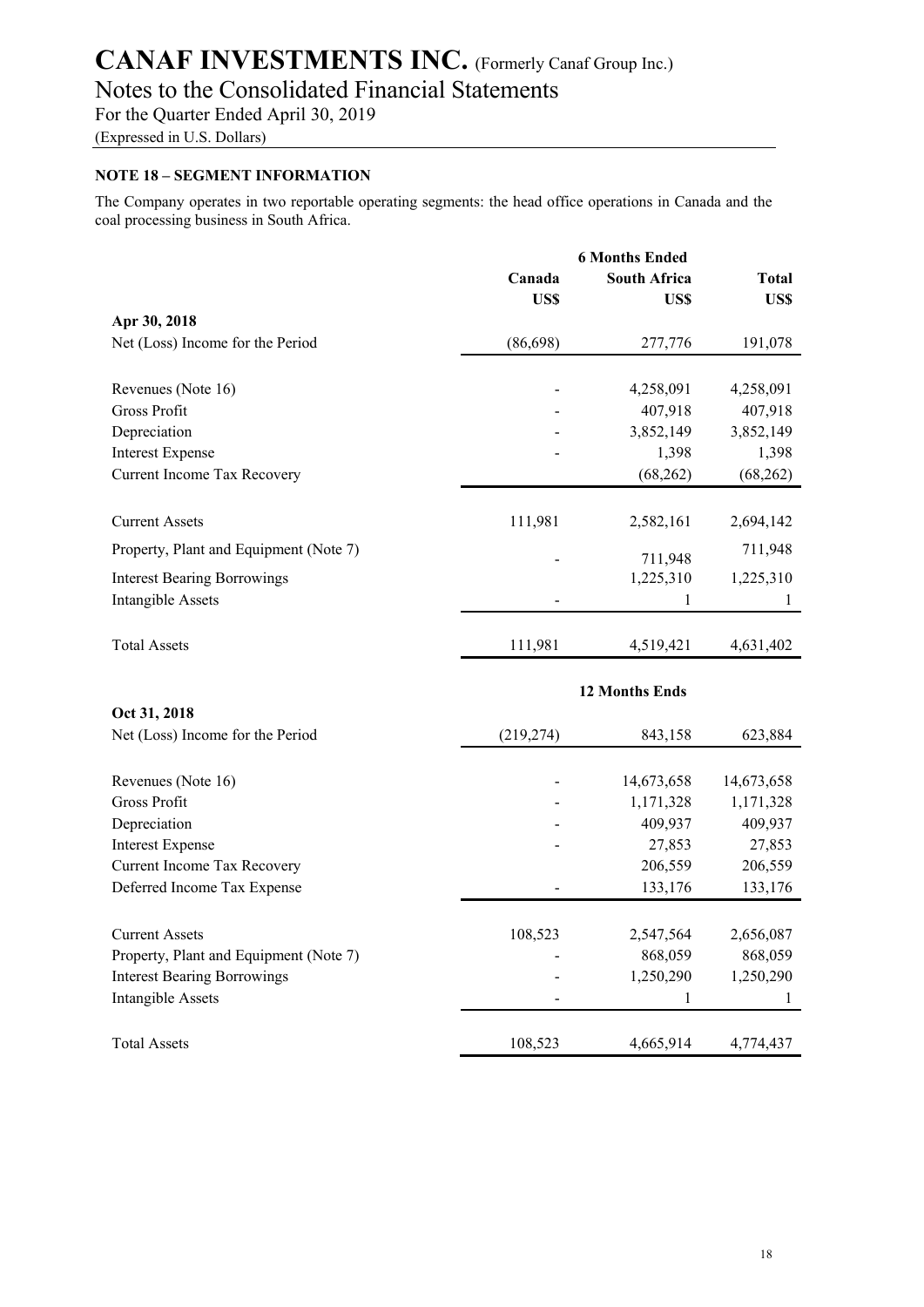Notes to the Consolidated Financial Statements

For the Quarter Ended April 30, 2019

(Expressed in U.S. Dollars)

#### **NOTE 19 – CAPITAL RISK MANAGEMENT**

The Company's objectives in managing its capital are to ensure adequate resources are available to fund its coal processing business in South Africa, to seek out and acquire new projects of merit, and to safeguard its ability to continue as a going concern. The Company manages its share capital as capital, which as at April 30, 2019, totaled \$8,079,463 (2018 – \$8,079,463).

The Company manages its capital structure in a manner that provides sufficient funding for operational and capital expenditure activities. Funds are secured through the sale of calcine in South Africa and, when necessary, through debt funding or equity capital raised by means of private placements. There can be no assurances that the Company will be able to obtain debt or equity capital in the case of operating cash deficits.

The Company may, from time to time, invest capital that is surplus to immediate operational needs in shortterm, liquid, and highly rated financial instruments held with major financial institutions, or in marketable securities. The Company may also, from time to time, enter into forward foreign exchange and commodity price contracts to hedge a portion of its exposure to movements in foreign exchange and commodity prices.

The Company has no externally imposed capital requirements and has not paid or declared any dividends since the date of incorporation, nor are any contemplated in the foreseeable future. There were no changes in the Company's approach to capital management during the quarter ended April 30, 2019.

#### **NOTE 20 – FINANCIAL RISK MANAGEMENT OBJECTIVES AND POLICIES**

The Company is exposed to various risks in relation to financial instruments. The Company's financial assets and liabilities by category are summarized in Note 2(o). The Company's risk management is coordinated at its head office in Canada in close co-operation with the board of directors and focuses on actively securing the Company's short to medium-term cash flows and raising finances for the Company's capital expenditure program. The Company does not actively engage in the trading of financial assets for speculative purposes. The most significant financial risks to which the Company is exposed are described below.

#### **a) Foreign Currency Risk**

Foreign exchange risk arises because of fluctuations in exchange rates. The Company conducts a significant portion of its business activities in foreign currencies. The Company's subsidiaries, principally located in South Africa, routinely transact in the local currency, exposing the Company to potential foreign exchange risk in its financial position and cash flows.

The assets, liabilities, revenue and expenses that are denominated in foreign currencies will be affected by changes in the exchange rate between the United States dollar and these foreign currencies. The Company has outstanding debt obligations that are payable in South African Rand. The Company does not currently use financial instruments to mitigate this risk.

#### **b) Credit Risk**

Credit risk is the risk of loss associated with a counterparty's inability to fulfill its payment obligations. The Company limits its exposure to credit loss for cash by placing its cash with high quality financial institutions and for trade receivables by performing standard credit checks. The credit risk for cash and trade receivables is considered negligible since the counterparties are reputable banks with high quality external credit ratings and customers with no history of default.

The Company has credit risk exposure related to its economic dependence on two customers for its calcine sales (Note 16). The Company has assessed its exposure to credit risk and has determined that no significant risk exists from these concentrations of credit.